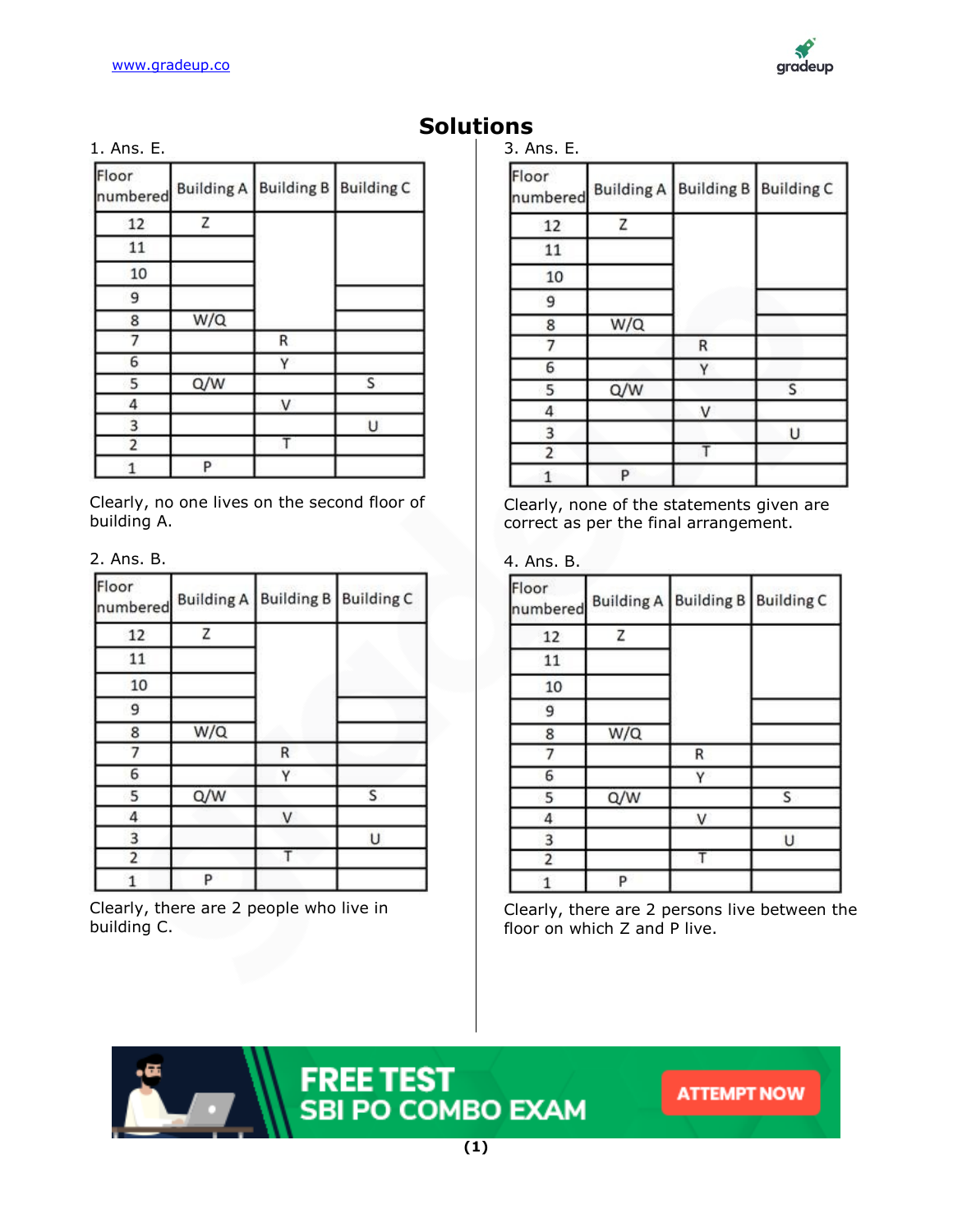

5. Ans. D.

| Floor<br>numbered |     | Building A   Building B   Building C |   |
|-------------------|-----|--------------------------------------|---|
| 12                | Z   |                                      |   |
| 11                |     |                                      |   |
| 10                |     |                                      |   |
| 9                 |     |                                      |   |
| 8                 | W/Q |                                      |   |
|                   |     | R                                    |   |
| 6                 |     | ٧                                    |   |
| 5                 | Q/W |                                      | S |
| 4                 |     | V                                    |   |
| 3                 |     |                                      | U |
|                   |     |                                      |   |
|                   | P   |                                      |   |

Clearly, there are 12, 7 and 9 floors exist in building A, B and C respectively.

6. Ans. A.

The correct answer is **option 1**, i.e. **None is strong**.

We first make sure to read the statement carefully and then see what immediate inferences can be drawn based on our first reading. The next step is to look at the arguments given in the options, analyze them and see if they seem relevant with respect to the information/data provided to us. Finally, it is very important to study the question closely.

Following the aforementioned steps we must analyze the given statement and the corresponding question closely.

Argument (I) captures the essence of the failure of the policies but does not provide answer to the question stated. It states people stood in queues outside the banks, whereas in the question we are asking the reason for the lack of bank branches'. As, it is not relevant with the question asked, it can be rejected.

Argument (II) states the fact about 'key slice of India's electorate' which is nowhere mentioned or can be derived from the given statement. Thus, it can be rejected.

Argument (III) is also inappropriate as it is opposite of the question asked. In the

question we are focused on the reason for the shortage of bank branches and services, it states that the accounts are inactive and many of the branches have not been used since a long time. Thus, diverting the question asked, it can also be rejected as an answer choice.

Thus, the correct answer is option 1.

7. Ans. D.

The correct answer is **option 4**, i.e. **All except III and II are strong**, i.e. **only I is strong**.

We first make sure to read the statement carefully and then see what immediate inferences can be drawn based on our first reading. The next step is to look at the arguments given in the options, analyze them and see if they seem relevant with respect to the information/data provided to us. Finally, it is very important to study the question closely.

The above statement deals with the fact that world's largest beer maker Heineken NV is looking for a new Chairman.

Argument (II) can be rejected as it explicitly states the fact that India barred willful defaulters from holding key positions last year, then why such a step is being taken at this point of time. It is thus, not relevant and can be rejected.

Argument (III) can be eliminated as answer choice as it states the fact that the company is functioning well and is in good shape. It is somewhat vague and moreover, not directed in the same sense as the given statement. The issue is with the new Chairman. Argument (I) is the most appropriate assumption based on the facts stated. It sheds light on to the fact that since, Heineken is looking for a new Chairman and is breaking all links with Vijay Mallya, and as a result has stopped sharing confidential information, a move indicating the action of searching or looking for a new Chairman. Thus, option 4 captures the correct arguments that support the statement in the best possible manner and is our answer choice. Hence, rest of the options can be rejected.

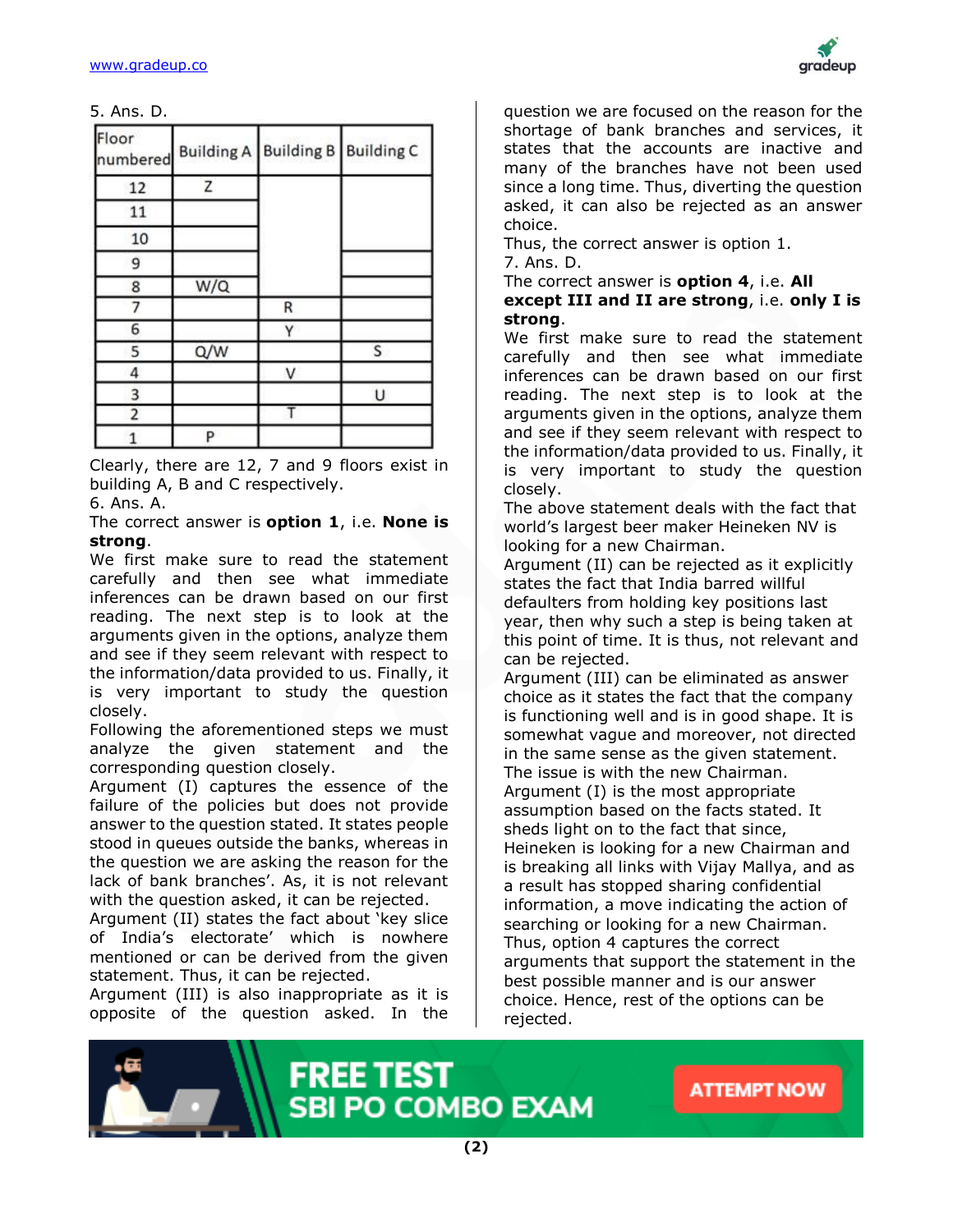

#### 8. Ans. E.

#### The correct answer is **option 5**, i.e. **None can be deduced**.

From the question, we must understand the meaning of the word, 'corollary'. A 'corollary' is a proposition that follows from (and is often appended to) one already proved. Thus, we must look for the option choice that logically follows the information given.

Following the steps we must analyse all the option choices carefully. (1) can be rejected on first reading as no information as such regarding the fact that appeals have been made to overseas Pakistanis to donate money for the dam. (2) can also be rejected as although it can be inferred that Islamabad was desperately wanting for an international funding for years but the fact that Pakistan is a disputed territory by the World and Asian Development Bank is not based on any strong evidence. Both (3) and (4) can also be rejected as nothing about the CPEC and the fact that officers have been told to donate money from their salaries, respectively is not evident from the facts stated.

As none of the option choices stated capture the essence of the statement thus, the most appropriate answer choice is option 5. 9. Ans. C.

Given Series: \$ F 3 6 N @ 9 K T Q 5 C % 8 B # 7 D S \* H 4 W L Step 1: \$ F 3 6 N @ K T Q 5 C % B # D S \* H 4 W L 7 8 9 Step 2: \$ 3 F 6 N @ K T 5 Q C % B # D S \* H 4 W 7 L 9 8 Step 3: \$ 3 F 6 @ K T 5 Q % # D \* H B C N S 4 W 7 L 9 8 10. Ans. B. Given Series: \$ F 3 6 N @ 9 K T Q 5 C % 8 B # 7 D S \* H 4 W L Step 1: \$ F 3 6 N @ K T Q 5 C % B # D S \* H 4 W L 7 8 9 Step 2: \$ 3 F 6 N @ K T 5 Q C % B # D S \* H 4 W 7 L 9 8 Step 3: \$ 3 F 6 @ K T 5 Q % # D \* H B C N S 4 W 7 L 9 8 11. Ans. C. Given Series: \$ F 3 6 N @ 9 K T Q 5 C % 8 B # 7 D S \* H 4 W L

Step 1: \$ F 3 6 N @ K T Q 5 C % B # D S \* H 4 W L 7 8 9 Step 2: \$ 3 F 6 N @ K T 5 Q C % B # D S \* H 4 W 7 L 9 8 Step 3: \$ 3 F 6 @ K T 5 Q % # D \* H B C N S 4 W 7 L 9 8 12. Ans. E.



14. Ans. D.

In each step the numbers are arranged: In Step 1: all the even numbers are multiplied with 2 and all the odd numbers are multiplied with 3 Step 2: Is given in the pattern as firstly the

numbers are added and then subtracted respectively.

Step 3: Digits of each number is multiplied by itself.

Step 4: Each number is divided by 2. Input: 44 37 61 56 32 83 12 75 Step 1: 88 111 183 112 64 249 24 225 Step 2: 199 72 295 48 313 225 249 Step 3: 81 14 90 32 9 20 72 Step 4: 40.5 7 45 16 4.5 10 36 15. Ans. D. In each step the numbers are arranged: In step 1: all the even numbers are multiplied with 2 and all the odd numbers are multiplied with 3 Step 2: Is given in the pattern as firstly the numbers are added and then subtracted respectively.

Step 3: Digits of each number is multiplied by itself.

Step4: Each number is divided by 2



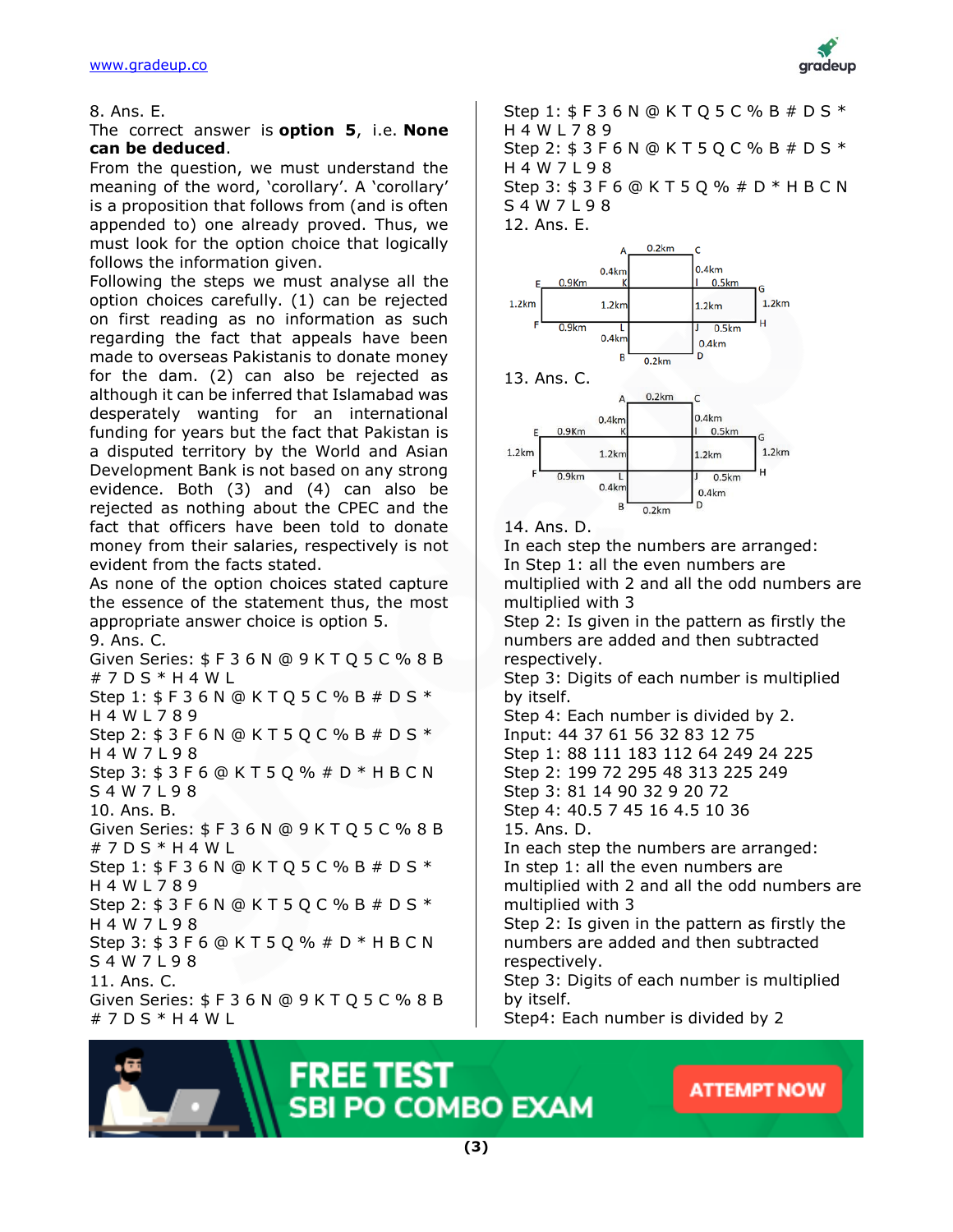

Input: 44 37 61 56 32 83 12 75 Step 1: 88 111 183 112 64 249 24 225 Step 2: 199 72 295 48 313 225 249 Step 3: 81 14 90 32 9 20 72 Step 4: 40.5 7 45 16 4.5 10 36 16. Ans. B.

In each step the numbers are arranged: In step 1: all the even numbers are multiplied with 2 and all the odd numbers are multiplied with 3

Step 2: Is given in the pattern as firstly the numbers are added and then subtracted respectively.

Step 3: Digits of each number is multiplied by itself.

Step4: Each number is divided by 2. Input: 44 37 61 56 32 83 12 75 Step 1: 88 111 183 112 64 249 24 225 Step 2: 199 72 295 48 313 225 249 Step 3: 81 14 90 32 9 20 72 Step 4: 40.5 7 45 16 4.5 10 36

#### 17. Ans. E.

| <b>Persons</b> | <b>Birth Year</b> | Age | <b>Fruits</b> |
|----------------|-------------------|-----|---------------|
| <b>Tarun</b>   | 1983              | 35  | Apple         |
| Manika         | 1962              | 56  | Cherry        |
| Visakha        | 2000              | 18  | Orange        |
| Charu          | 1995              | 23  | Mango         |
| Arko           | 1959              | 59  | Grapes        |
| Viraj          | 1935              | 83  | <b>Banana</b> |

# 18. Ans. E.

| <b>Persons</b> | <b>Birth Year</b> | Age | <b>Fruits</b> |
|----------------|-------------------|-----|---------------|
| Tarun          | 1983              | 35  | Apple         |
| Manika         | 1962              | 56  | Cherry        |
| Visakha        | 2000              | 18  | Orange        |
| Charu          | 1995              | 23  | Mango         |
| Arko           | 1959              | 59  | Grapes        |
| Viraj          | 1935              | 83  | Banana        |

# 19. Ans. A.

| <b>Persons</b> | <b>Birth Year</b> | Age | <b>Fruits</b> |
|----------------|-------------------|-----|---------------|
| Tarun          | 1983              | 35  | Apple         |
| Manika         | 1962              | 56  | Cherry        |
| Visakha        | 2000              | 18  | Orange        |
| Charu          | 1995              | 23  | Mango         |
| Arko           | 1959              | 59  | Grapes        |
| Viraj          | 1935              | 83  | Banana        |

#### 20. Ans. D.

| <b>Persons</b>           | <b>Birth Year</b> | Age | <b>Fruits</b> |
|--------------------------|-------------------|-----|---------------|
| Tarun                    | 1983              | 35  | Apple         |
| Manika                   | 1962              | 56  | Cherry        |
| Visakha                  | 2000              | 18  | Orange        |
| Charu                    | 1995              | 23  | Mango         |
| Arko                     | 1959              | 59  | Grapes        |
| Viraj                    | 1935              | 83  | Banana        |
| . .<br>$\mathbf{a}$<br>- |                   |     |               |

21. Ans. B.

| <b>Persons</b> | <b>Birth Year</b> | Age | <b>Fruits</b> |
|----------------|-------------------|-----|---------------|
| <b>Tarun</b>   | 1983              | 35  | Apple         |
| Manika         | 1962              | 56  | Cherry        |
| Visakha        | 2000              | 18  | Orange        |
| Charu          | 1995              | 23  | Mango         |
| Arko           | 1959              | 59  | Grapes        |
| Viraj          | 1935              | 83  | <b>Banana</b> |

22. Ans. C.

The correct answer is **option 3**, i.e. **For instance, a tub of popcorn in most multiplexes costs nearly two times the price of a movie ticket. This fact also reflects in the financial numbers of many multiplex companies**.

The focus in the above statement is on the multiplex industry generating income from popcorns. No matter the show goes flop or hit, popcorn satisfies a suitable income for the multiplexes. Based on the information stated, we must analyse all the option choices carefully.

(1) can be rejected as we are not concerned with the 'news sources of income' our primary focus is the association of popcorn sale with the multiplexes. Based on the similar grounds we can reject (2) and (4). Option (3) states a link between the popcorn sale and the income generated from that and is thus, a suitable deduction that can be made based on the information provided. Thus, the most appropriate answer is option 3.

23. Ans. A.

#### **The correct answer is option 1, i.e. Only conclusion 3 follows.**

In this type of question, conclusion is not specifically mentioned. It needs to be deduced from the given statements.

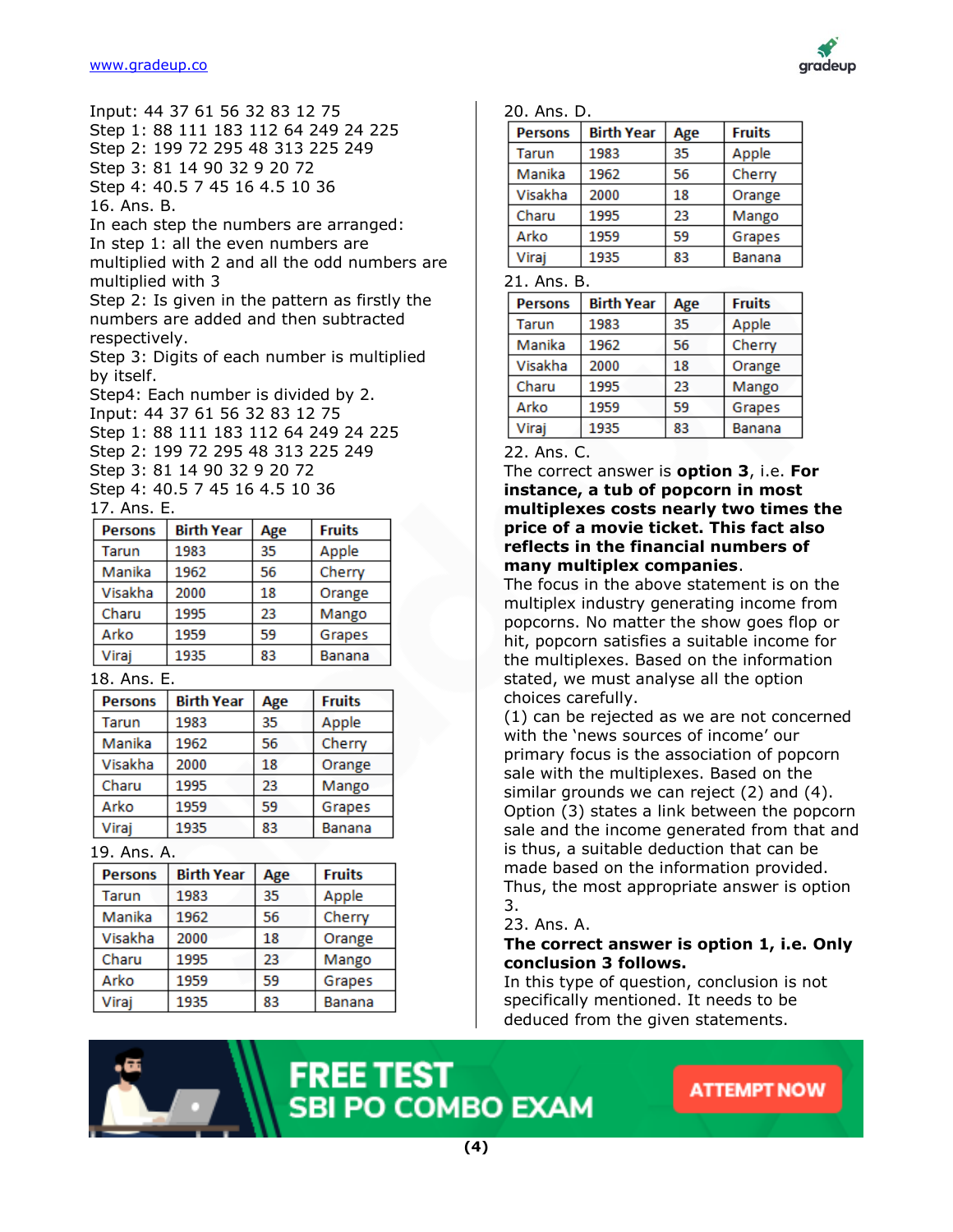

From both the statements, we infer that Maharashtra has been badly affected because of the protest by farmers and as a result the agriculture ministry is planning to establish milk booths at railway stations. On the basis of the conclusions mentioned, we can reject both first and second conclusion as they are vague. On the basis of the two statements, we cannot conclude any information regarding the FSSAI and the fact that farmers are demanding a GST waiver. We know that they are protesting but the reason is not explicitly mentioned. As we cannot conclude anything which is not mentioned thus, both first and second conclusions can be rejected. Conclusion 3 is a very general conclusion that can be made on the basis of the information provided in the two statements, thus, we can mark it as a suitable

conclusion. Thus, the most correct answer choice is

option 1 and rest of the options can be rejected.

24. Ans. A.



Option D. is the correct answer as Shreya celebrates in February.

a) Rajat celebrates in the month of March.

| <i>MONTH</i> | PERSON |  |
|--------------|--------|--|
|--------------|--------|--|

| Januarv  |       |
|----------|-------|
| February |       |
| March    | Rajat |
| April    |       |
| Mav      |       |
| June     |       |

b) Only 1 person celebrates between Rajat and Suresh.

We get 2 possible cases here:  $Case 1:$ 

| MONTH    | <b>PERSON</b> |
|----------|---------------|
| January  | Suresh        |
| February |               |
| March    | Rajat         |
| April    |               |
| May      |               |
| June     |               |
|          |               |

Case 2:

| <b>MONTH</b> | PERSON |
|--------------|--------|
| January      |        |
| February     |        |
| March        | Rajat  |
| April        |        |
| May          | Suresh |
| June         |        |

c) Rajesh celebrates immediately before Rekha. And it is also given that, Suresh does not celebrate immediately before or immediate after Suresh.

Case  $1(a)$ :

| MONTH    | PERSON |
|----------|--------|
| January  | Suresh |
| February |        |
| March    | Rajat  |
| April    | Rajesh |
| May      | Rekha  |
| June     |        |



Table

т

# **FREE TEST<br>SBI PO COMBO EXAM**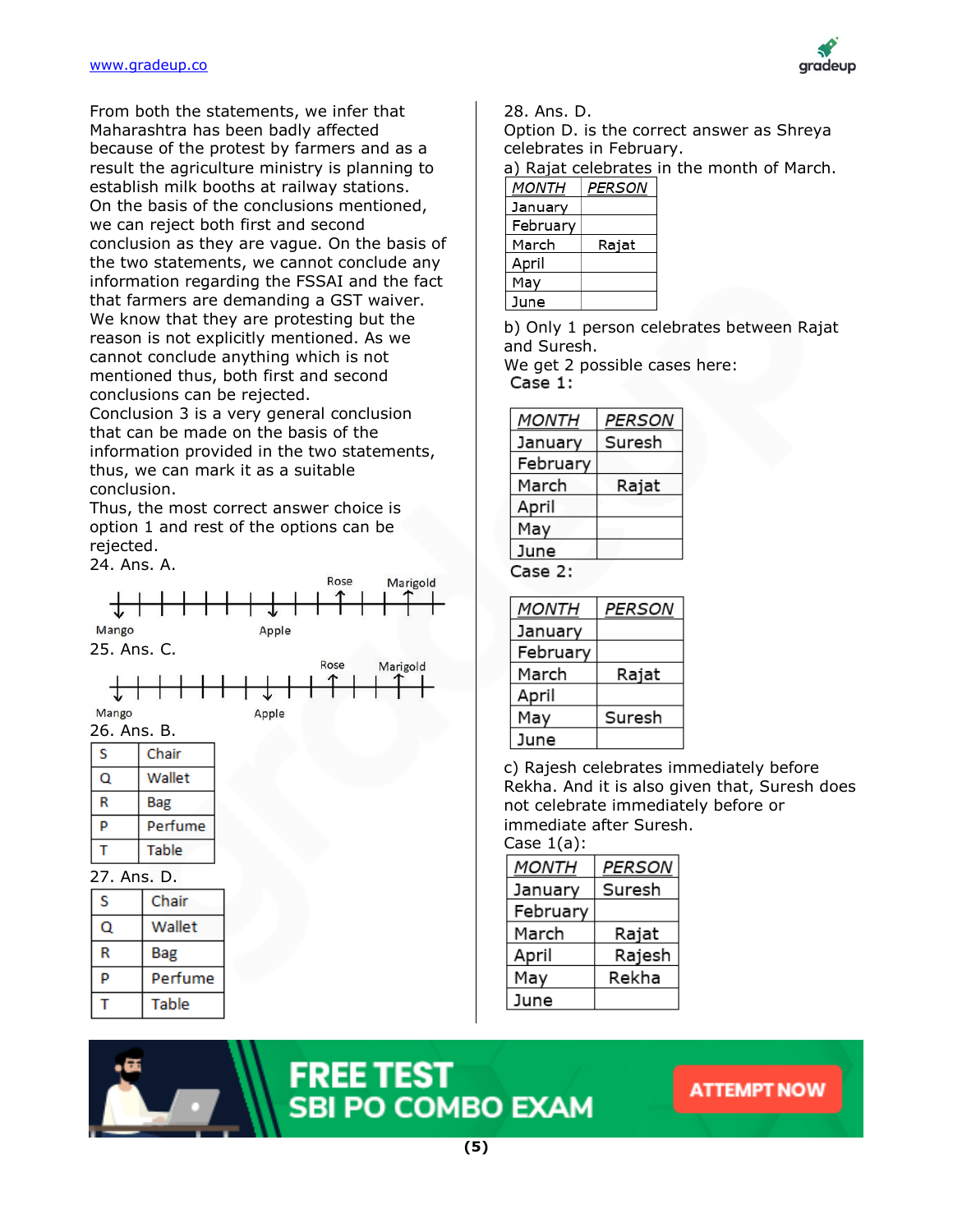

#### Case  $1(b)$ :

| MONTH    | PERSON |
|----------|--------|
| January  | Suresh |
| February |        |
| March    | Rajat  |
| April    |        |
| May      | Rajesh |
| June     | Rekha  |
| Case 2:  |        |

| MONTH    | PERSON |
|----------|--------|
| January  | Rajesh |
| February | Rekha  |
| March    | Rajat  |
| April    |        |
| May      | Suresh |
| June     |        |

D. Saroj celebrates neither in June nor immediately after Suresh.

(so, case 1(a) gets eliminated here). Case  $1(b)$ :

| <b>MONTH</b> | <b>PERSON</b> |
|--------------|---------------|
| January      | Suresh        |
| February     |               |
| March        | Rajat         |
| April        | Saroj         |
| May          | Rajesh        |
| June         | Rekha         |
| Case 2:      |               |

| MONTH    | PERSON |
|----------|--------|
| January  | Rajesh |
| February | Rekha  |
| March    | Rajat  |
| April    | Saroj  |
| May      | Suresh |
| June     |        |

E. Shreya celebrate before Saroj. (so, case 2 gets eliminated here as it does not satisfy the condition).

| MONTH    | <b>PERSON</b> |  |
|----------|---------------|--|
| January  | Suresh        |  |
| February | Shreya        |  |
| March    | Rajat         |  |
| April    | Saroj         |  |
| May      | Rajesh        |  |
| June     | Rekha         |  |



30. Ans. E.

Five trains: Rajdhani express, Duranto express, Shatabdi express, Tejas express and Gareebrath.

Running between Delhi to Dehradoon. Five day: Monday, Tuesday, Wednesday, Thursday, Friday.

1) Two trains are running between Shatabdi and Duranto.

2) Shatabdi is going to Dehradoon before Wednesday.

|           | $Case - 1$ | Case - 2 |
|-----------|------------|----------|
| Day       | Trains     | Trains   |
| Monday    |            | Shatabdi |
| Tuesday   | Shatabdi   |          |
| Wednesday |            |          |
| Thursday  |            | Duranto  |
| Friday    | Duranto    |          |

3) Tejas express is going to Dehraddon immediate after Gareebrath.

4) Rajdhani is not running on Friday. (Hence, case - 2 will be eliminating)

| Day       | Trains     |
|-----------|------------|
| Monday    | Rajdhani   |
| Tuesday   | lShatabdi  |
| Wednesday | Gareebrath |
| Thursday  | Tejas      |
| Friday    | Duranto    |



# **FREE TEST<br>SBI PO COMBO EXAM**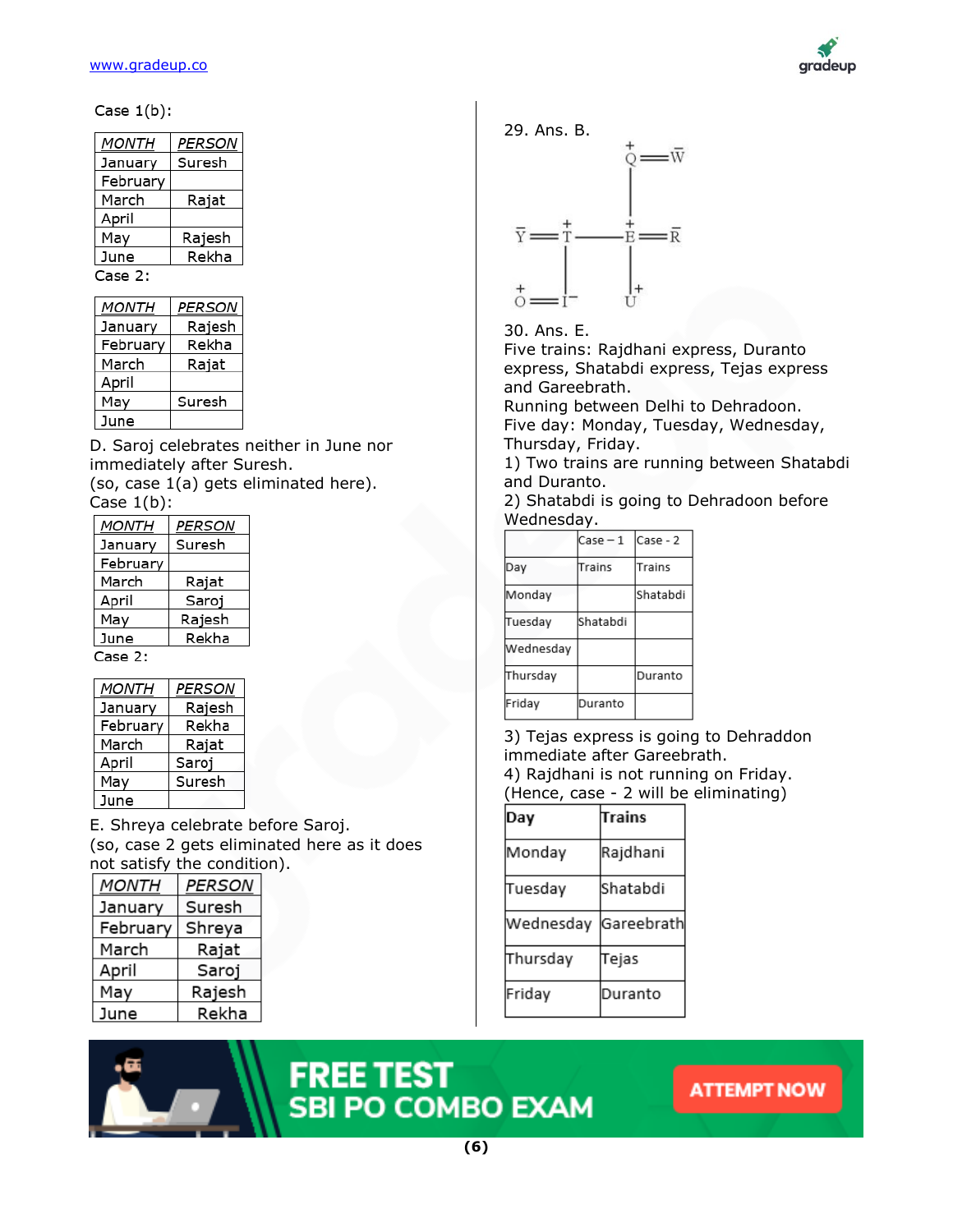

Hence, Gareebrath is going to Dehradoon on Wednesday.

31. Ans. B.

The correct answer is **option 2**, i.e. **The court was hearing a habeas corpus petition filed by the corporal's father, claiming his son was being illegally confined at the Army Base Hospital**.

Both options 3 and 4 can be rejected on first reading as they introduce an independent idea and we cannot deduce anything that is not mentioned thus, options 3 and 4 can be rejected. Option 1 can also be eliminated as we cannot predict the motive of the court with surety (mentioned as 'Court wants to make sure'). Since, no such information is evident from the statement, we can reject it. Option 2 makes a generalization that the court was hearing a petition filed by the corporal's family (hint: last sentence of the given statement). It is a perfect deduction that can be made based on the given information as it does not introduces any new idea nor violates any piece of information stated. Based on the above conclusions we can reject options 1, 3, 4 and 5 and **t**hus, the most appropriate answer is option 2.

32. Ans. C.

The correct answer is **option 3**, i.e. **Amazon Prime Day is giving shoppers a very unusual - and tempting - deal in majority of the categories. Prime members can get their hands on a great deal of products that too at massive discounts**. In the question it is stated that which of the following is a perfect conjecture, for understanding the question, we must first understand the meaning of the word '**conjecture**'. A '**conjecture**' is an opinion or conclusion formed on the basis of incomplete information or in simple words we must look for a suitable option that can be inferred from the given information.

We first make sure to read the statement carefully and then see what immediate inferences can be drawn based on our first reading. The next step is to look at the statements given in the options, analyze them

and see if they seem relevant with respect to the information/data provided to us.

From the statement, we can infer that Amazon is offering exclusive deals to its members in its 36-hour blockbuster sales event. From the option choices mentioned, we can infer that all except option 3 are vague and can be rejected.

Option 1 is about exact deal of 'BPL's side by side refrigerator' which is not backed up by any evidence from the given statement. Option (2) only talks about 'refrigerators' and as a result is very specific to just one product. Option (4) can also be rejected as no information regarding the delivery on 19 June is evident from the information provided. The option closest in meaning to this is option 3. All the other options seem irrelevant with respect to the data provided in the statement.

Hence, the correct answer is option 3. 33. Ans. B.

The correct answer is **option 2**, i.e.**Neither I nor III follows**, i.e. **only II follows**. A course of action is something that needs to be done considering the present scenario in mind. From the statement, it is evident that India's secretive nuclear missile tracking ship, will get ready by this December. From the options it is very much evident that even if one doesn't understand the statement given we can still mark the answer choice. The hint is evident in the beginning of the second course of action where the word '**next step**' is mentioned. It clearly suggests that this is the appropriate course of action and also suggests that this is the nest step which will include sea trials. Both (I) and (III) can be rejected as (I) suggest what the vessel will do and does not

suggest anything regarding the future course of action regarding the tracking ship. (III) is a very generic statement regarding the ship and in no way suggest a possible course of action thus, it can also be rejected. Thus, all the course of actions stated except

**ATTEMPT NOW** 

(II) are irrelevant and can be rejected.



SBI PO COMBO EXAM

**FREE TEST**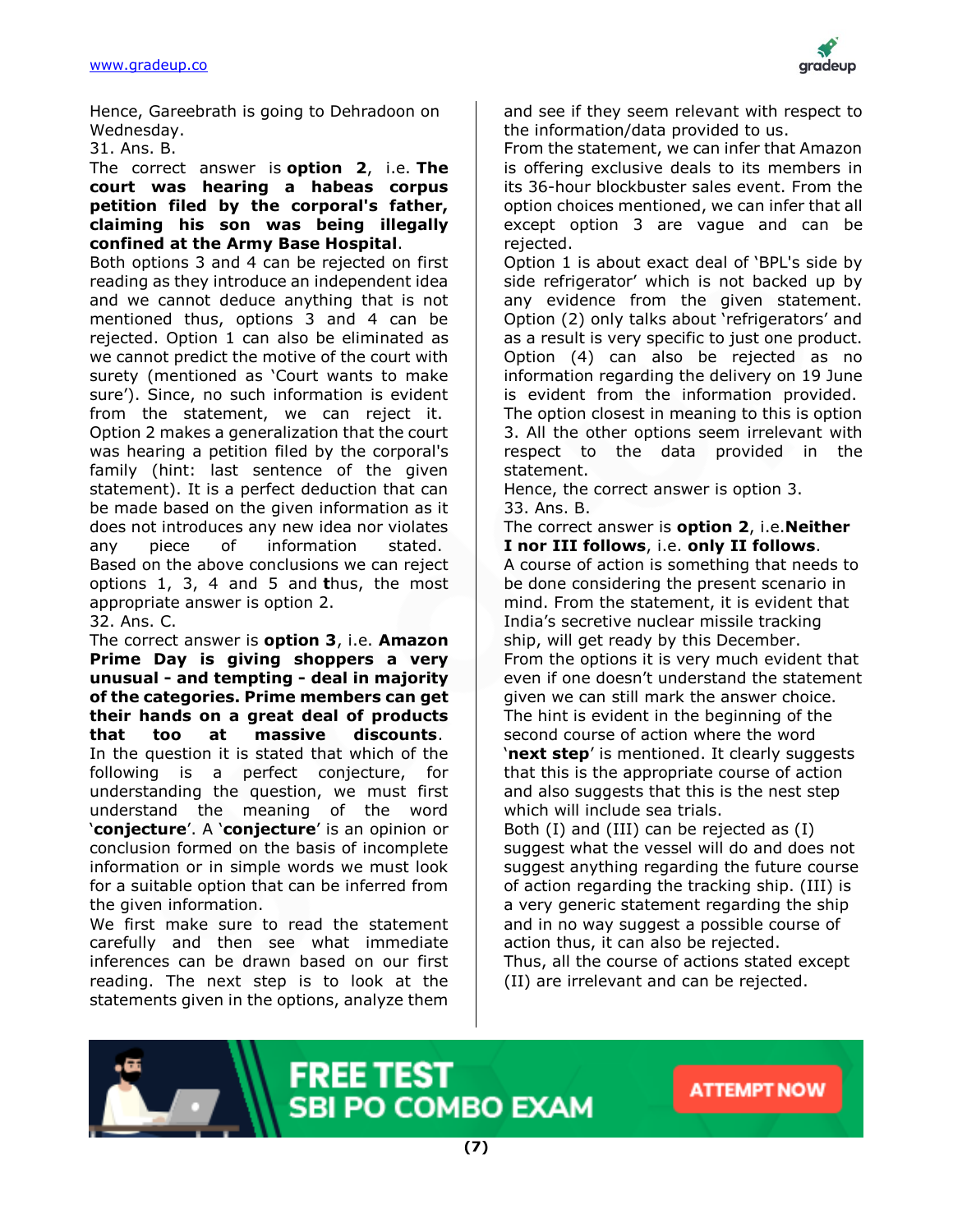

#### 34. Ans. A.

#### The correct answer is **option 1**, i.e. **In India, Netflix competes with a host of OTT players, including Amazon Prime Video and Star TV-run Hotstar that charge lower subscription fees**.

We first make sure to read the statement carefully and then see what immediate inferences can be drawn based on our first reading. The next step is to look at the statements given in the options, analyze them and see if they seem relevant with respect to the information/data provided to us.

Option 1 is the most evident answer choice and is a perfect deduction that can be made from the given statement. From the statement it is evident that Netflix is competing with many players that offer subscription at low charges. The hint to this is evident from the statement which says 'may enter lower priced segments to attract new subscribers', from this we can deduce that earlier it was not charging as low as its competitors but now it may bring down its prices to compete with the other players. Option 2 and 3 can be rejected because we cannot deduce anything from our side and the information provided in both the assumptions cannot be deduced from the given statement.

Option 4 can also be rejected as it is also not based on the information stated and states an independent fact regarding the growth patterns.

The option closest in meaning to this is option 1. All the other options seem irrelevant with respect to the data provided in the statement.

Hence, the correct answer is option 1. 35. Ans. D.

The most logical inference that can be drawn from the question statement is the fact that the percentage of the workforce has been declining since the 1980s. This means that people of Tamil Nadu are finding work in Tamil Nadu itself. Option A states before the 1980s people there knew Hindi too which was banned after 1980s. This could be one of the reasons that hindered people from migrating to other cities for work as language plays a major role in deciding such things. The second option says that Tamil Nadu created more job opportunities and hence the population did not find any reason to migrate for livelihood opportunities. The third option says that since the government of the other cities started the policy of giving jobs only on the basis of the 'sons of the soil' theory, people from Tamil Nadu were discouraged from going elsewhere.Option D is bizarre and goes beyond logic and is incorrect.

36. Ans. B.

Edwin is six years older than Chetan. The possible ages are (45,39) and (54,48). Gurdeep is three years younger than Abhishek. The possible ages are (36,39), (45,48) and (54,57)

Fawad is in his fifties and is younger than Harsh. It means both of them are in fifties and thus, Gurdeep and Abhishek cannot be aged (54,57).

If Edwin and Chetan are (45,39), the pairs of ages of Gurdeep and Abhishek is not possible.

Hence, Edwin and Chetan are (54,48) and Gurdeep and Abhishek are (36,39). Also, Fawad must be 57 and Harsh 59. Bardhan is in his thirties, so he must be 38.

| Person   | Age |
|----------|-----|
| Gurdeep  | 36  |
| Bardhan  | 38  |
| Abhishek | 39  |
| Darshan  | 45  |
| Chetan   | 48  |
| Edwin    | 54  |
| Fawad    | 57  |
| Harsh    | 59  |

If one of Edwin and Chetan is in the cabinet, the other must be in the cabinet.

**Case I:** Both Edwin and Chetan are in the cabinet.

Since Edwin is in the cabinet, Harsh must be in the cabinet. This implies Abhishek is also in the cabinet.

Since Chetan is in the cabinet, Darshan



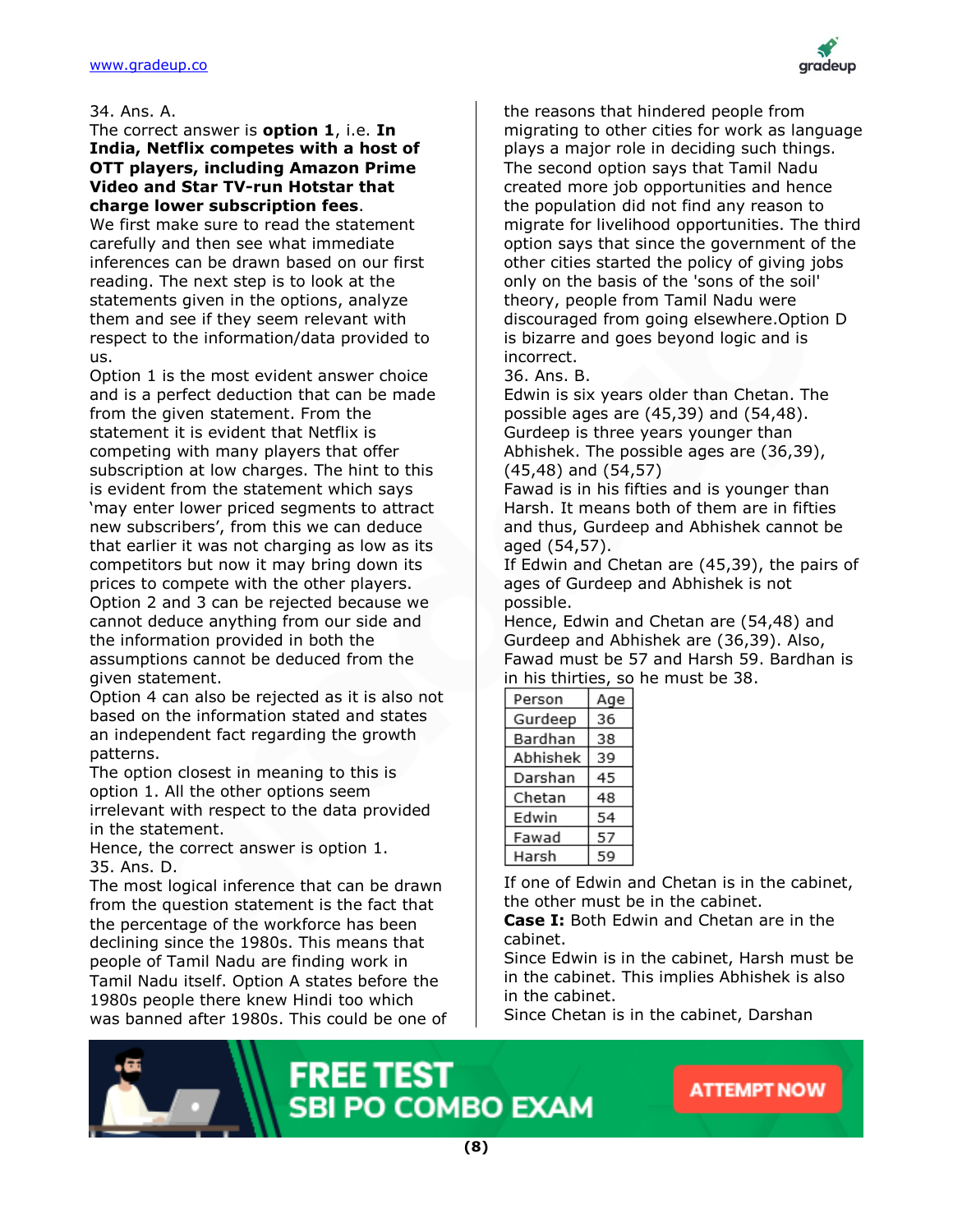

cannot be in the cabinet. This implies Fawad is also not in the cabinet.

Since Harsh is in the cabinet, Bardhan cannot be in the cabinet.

So, the members of the cabinet

#### are: **Abhishek, Chetan, Edwin, Gurdeep and Harsh**.

**Case II:** Neither Edwin nor Chetan is in the cabinet.

Bardhan will be in the cabinet only if Harsh is not in the cabinet. Suppose Bardhan is in the cabinet, then Harsh cannot be in the cabinet and vice versa.

But both Edwin and Harsh cannot be out of the cabinet as the cabinet has at least two ministers who are in their fifties.

So, the members of the cabinet

# are: **Abhishek, Darshan, Fawad, Gurdeep and Harsh**.

The cabinet can be selected in 2 ways 37. Ans. A.

Edwin is six years older than Chetan. The possible ages are (45,39) and (54,48). Gurdeep is three years younger than Abhishek. The possible ages are (36,39), (45,48) and (54,57)

Fawad is in his fifties and is younger than Harsh. It means both of them are in fifties and thus, Gurdeep and Abhishek cannot be aged (54,57).

If Edwin and Chetan are (45,39), the pairs of ages of Gurdeep and Abhishek is not possible.

Hence, Edwin and Chetan are (54,48) and Gurdeep and Abhishek are (36,39). Also, Fawad must be 57 and Harsh 59. Bardhan is in his thirties, so he must be 38.

| Person   | Age |
|----------|-----|
| Gurdeep  | 36  |
| Bardhan  | 38  |
| Abhishek | 39  |
| Darshan  | 45  |
| Chetan   | 48  |
| Edwin    | 54  |
| Fawad    | 57  |
| Harsh    | 59  |

If one of Edwin and Chetan is in the cabinet, the other must he in the cabinet.

**Case I:** Both Edwin and Chetan are in the cabinet.

Since Edwin is in the cabinet, Harsh must be in the cabinet. This implies Abhishek is also in the cabinet.

Since Chetan is in the cabinet, Darshan cannot be in the cabinet. This implies Fawad is also not in the cabinet.

Since Harsh is in the cabinet, Bardhan cannot be in the cabinet.

So, the members of the cabinet

are: **Abhishek, Chetan, Edwin, Gurdeep and Harsh**.

**Case II:** Neither Edwin nor Chetan is in the cabinet.

Bardhan will be in the cabinet only if Harsh is not in the cabinet. Suppose Bardhan is in the cabinet, then Harsh cannot be in the cabinet and vice versa.

But both Edwin and Harsh cannot be out of the cabinet as the cabinet has at least two ministers who are in their fifties.

So, the members of the cabinet

are: **Abhishek, Darshan, Fawad, Gurdeep and Harsh**.

In either case, Bardhan is not in the cabinet. 38. Ans. D.

**Six persons:** A, B, C, D, E and F.

**Six different shoes brands:** Adidas, Fila, Lotto, Nike, Puma and Reebok.

**Six different costs:** s.1700, Rs.2200, Rs.2500, Rs.2700, Rs.3000 and Rs.3600. **From statement I:** E bought Lotto shoes. C did not buy Fila shoes. A did not buy Nike shoes. The difference in cost of shoes that A bought and Adidas shoes is Rs.800.

| Persons | <b>Shoes</b><br><b>brands</b> | Costs |
|---------|-------------------------------|-------|
|         | <b>*Nike</b>                  |       |
| в       |                               |       |
| Ċ       | <b>×Fila</b>                  |       |
| D       |                               |       |
| E       | Lotto                         |       |
| ۳       |                               |       |



# **FREE TEST<br>SBI PO COMBO EXAM**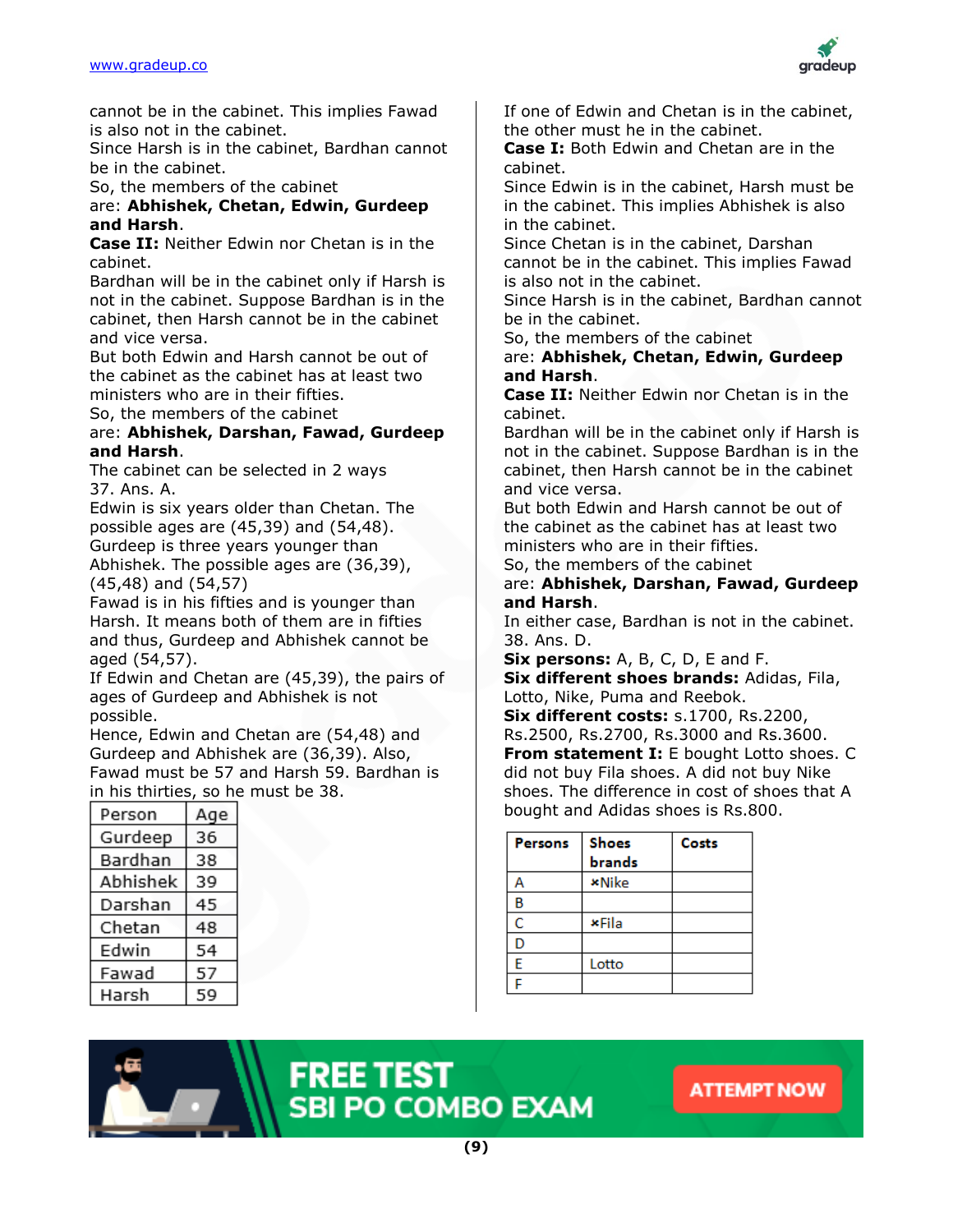

Hence, statement I alone is not sufficient to answer the question.

**From statement II:** F bought Reebok shoes, which costs Rs.3600. D did not but Adidas shoes or Puma shoes. The cost of Puma shoes is Rs.2500. The cost of Nike shoes is more than that of A and C's shoes. The cost of shoes that C bought is more than that of E's shoes.

| Persons | <b>Shoes</b><br><b>brands</b> | Costs   |
|---------|-------------------------------|---------|
| А       |                               |         |
| В       |                               |         |
| Ċ       |                               |         |
| Ď       | *Adidas,                      |         |
|         | <b>*Puma</b>                  |         |
| E       |                               |         |
| Ê       | Reebok                        | Rs.3600 |

Hence, statement II alone is not sufficient to answer the question.

**From statement III:** D bought shoes for Rs.2700, which were not of Fila. A and C did not buy Adidas shoes. E bought shoes worth lowest price. The cost of C's shoes is more than that of A's shoes but less than F's shoes. F bought Reebok shoes.

| <b>Persons</b> | <b>Shoes</b>   | Costs   |
|----------------|----------------|---------|
|                | <b>brands</b>  |         |
| Α              | <b>*Adidas</b> |         |
| в              |                |         |
| Ć              |                |         |
| D              | ×Fila          | Rs.2700 |
| Ė              |                | Rs.1700 |
| Ë              | Reebok         |         |

Therefore, Statement III alone is not sufficient to answer the question. **On combining I and II,**

| Persons | <b>Shoes</b> | Costs          |
|---------|--------------|----------------|
|         | brands       |                |
| А       | Fila         | Rs.2200        |
| B       | Adidas       | Rs.3000        |
| Ć       | Puma         | <b>Rs.2500</b> |
| D       | Nike         | Rs.2700        |
| Ė       | Lotto        | Rs.1700        |
| Ë       | Reebok       | Rs.3600        |

Therefore, statements I and II together are sufficient to answer the question.

# **On combining I and III,**

| <b>Persons</b> | <b>Shoes</b> | Costs          |
|----------------|--------------|----------------|
|                | brands       |                |
| А              | Fila         | Rs.2200        |
| В              | Adidas       | Rs.3000        |
| Ċ              | Puma         | <b>Rs.2500</b> |
| D              | Nike         | Rs.2700        |
| E              | Lotto        | Rs.1700        |
|                | Reebok       | Rs.3600        |

Therefore, statements I and III together are sufficient to answer the question.

### **On combining II and III,**

| Persons | <b>Shoes</b>   | Costs   |
|---------|----------------|---------|
|         | brands         |         |
| А       | *Nike,         |         |
|         | <b>*Adidas</b> |         |
| В       |                |         |
| Ċ       | <b>*Nike</b>   |         |
| D       | ×Fila,         | Rs.2700 |
|         | *Adidas,       |         |
|         | <b>*Puma</b>   |         |
| E       | <b>*Nike</b>   | Rs.1700 |
| Ë       | Reebok         | Rs.3600 |

Therefore, statements II and III together are not sufficient to answer the question.

Hence, Either I and II or I and III together are required.

39. Ans. D.

From data given in the question:



From statement I: From point W, the person moves towards south and walks for 14m till point X.

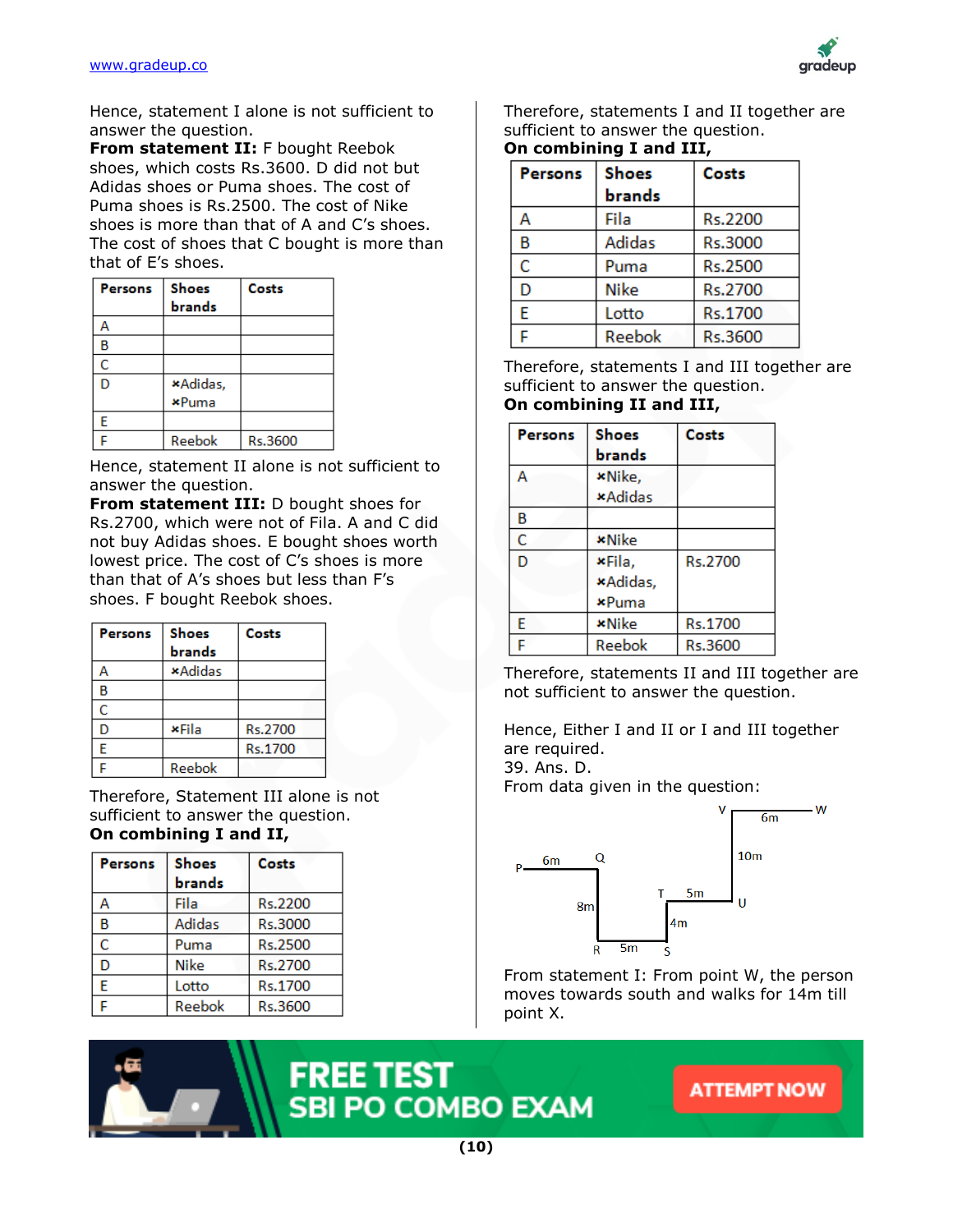



 $OR = 8m$  $RX = 15m$ Using Pythagoras theorem:

$$
QX^{2} = \sqrt{QR^{2} + RX^{2}}
$$
  
=  $\sqrt{8^{2} + 15^{2}}$   
=  $\sqrt{289}$ 

$$
= 17m.
$$

Hence, statement I alone is sufficient. From statement II: From point W, the person moves towards south and walks for 7m till point Y, then he move towards south-east direction for 8m and reach point X.



Here, distance between Q and X is not integer.

Hence, statement II alone is not sufficient. From statement III: From point W, the person moves in east direction for 16m and stopped at point Y, he then moves in north direction for 6m till point Z. From point Z, he moves 5m in east direction till point X.



 $RS = ZX = QA = 5m$ 

 $AX = 12m$ Using Pythagoras theorem:  $QX^2 = \sqrt{OA + AX^2}$  $=\sqrt{5^2+12^2}$  $= \sqrt{169}$ 

 $= 13m$ .

Hence, statement III alone is sufficient. Hence, data in statement I and III alone is sufficient to answer the question.

40. Ans. E.

Option e) is the correct answer. Both Statements I and III are necessary to answer the question.

Using statement I and II :

\* F faces outside and H, who likes Red sits immediate right of F.

\* B, who likes Green sits second to the left of F.

\* A sits second to the right of F, who sits third to the left of G(so, G faces away from the centre) and it is also given that G likes White and sits second to the left of one who likes Red (so, person who likes Red faces towards the center).

\* Person who likes Red sits third to the right of E(so, E faces towards the center).

\* F sits third to the right of D (so D faces away from the center).

\* A, sits second to right of one who likes Black, who sits immediate right of one who likes Red"(so, F must like Black).

\* B sits immediate left of C, who sits third to the right of one who likes Pink (so, C must faces away from the center).



Therefore, both I and II are not sufficient to answer the question.

**ATTEMPT NOW** 



**(11)**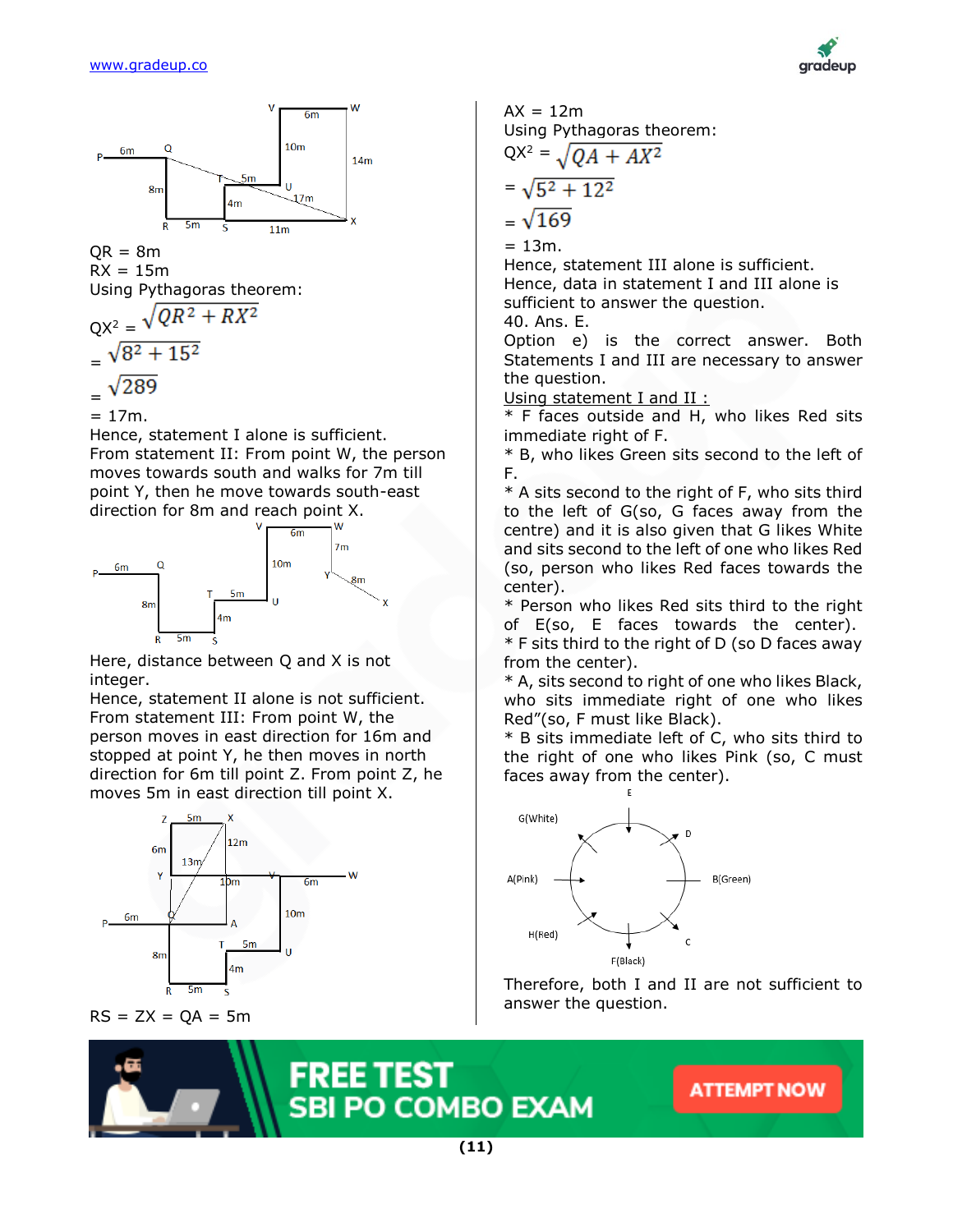#### [www.gradeup.co](http://www.gradeup.com/)



Using statement II and III:

\* F faces outside and H, who likes Red sits immediate right of F.

\* B, who likes Green sits second to the left of F.

\* one who likes Pink sits second to the right of F.

\* Person who likes Black sits immediate right of one who likes Red.(only possibility is F likes Black).

\* One who likes Purple sits second to the right of one who likes Green.

\* F sits third to the right of D and it is also given that one who likes Green, who sits immediate right of D, who faces away from the center.

\* H sits second to the left of G, who sits third to the right of one who likes Black.

\* E sits second to the left of A, who sits second to right of one who likes Black.





Therefore, II and III statements together are not sufficient to answer the question. Using statements I and III:

\* D faces away from the centre.

\* One who likes Green sits immediate right of D. \* F sits third to the right of D. And also F sits third to the left of G(so, G must face away from the centre).

\* One who likes Pink sits second to right of F.

\* C sits third to the right of one who likes Pink and it is also given that C likes Orange.

\* B sits immediate left of C (so, C must face outside).

\* G likes white and sits second to the left of one who likes Red, who sits third to the right of E.

\* A sits second to the right of F.

\* G, who sits third to the right of one who likes Black. (so, F must like Black).

\* One who likes Purple sits second to the right of one who likes Green, who sits immediate right of D. (so, E must like Purple).



# After filling the remaining data,





Therefore, using I and III statement, we get the required answer.

Hence, both statements I and III are necessary to answer the question.

41. Ans. A.

**Six employees:** A, B, C, D, E and F.

**Different number of mails:** 15, 20, 30, 50, 60 and 70.

# **From statement I:**

E is taller than only D and F. C is the tallest among all but does not get lowest number of mails. A gets half number of mails than that of B gets.

From the given information,

C () > () > () > E() > D/F() > F/D() So, either F or D is the shortest. So, statement I alone is not sufficient.

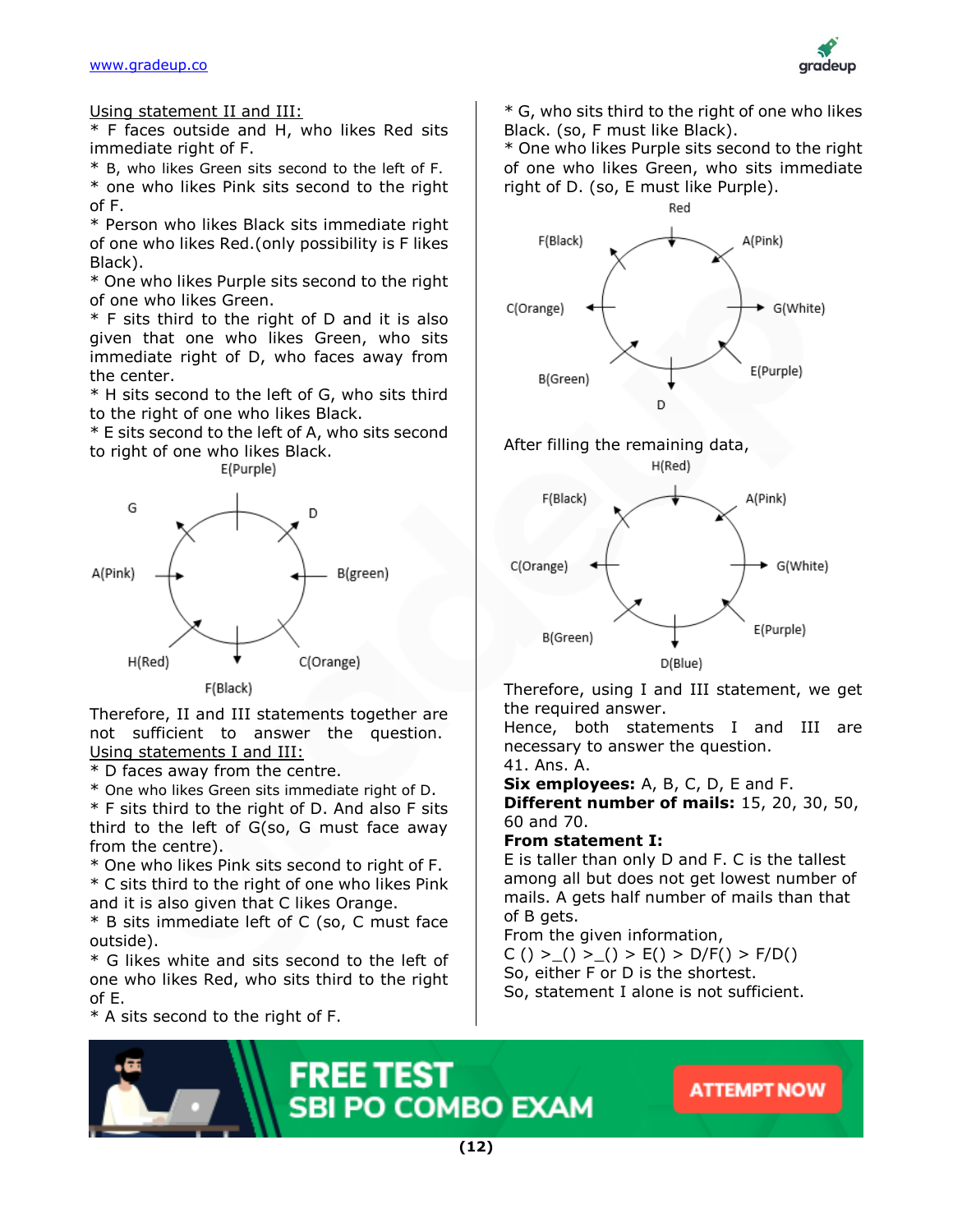

# **From statement II:**

A is taller than B. The sum of mails of A and E is equal to the number of mails that D gets. The one, who gets 50 mails is not the shortest. D does not get the highest number of mails.

From the given information,

A and E get (20) and (50) mails but not necessarily in same order. Also, D gets (70) mails every day.

We cannot determine who among the following is the shortest.

So, statement II alone is not sufficient.

# **From statement III:**

A does not get 15 mails. B is not taller than A. D gets more mails that that of E but less than C.

From the given information,

We cannot determine who among the following is the shortest.

So, statement III alone is not sufficient.

# **On combining I and II:**

We get,  $C(70) > A(30) > B(60) > E(20) > D(50) >$ F(15)

So, F is the shortest and D gets 50 mails every day.

# *Therefore, statement I and II together are sufficient.*

# **On combining I and III:**

We get,

 $C() > A(30) > B(60) > E() > F/D() > D/F()$ 

So, either F or D is the shortest.

Therefore, statement I and III together are not sufficient.

# **On combining II and III:**

We cannot determine, who is the shortest. Therefore, statement II and III together are not sufficient

Hence, the data in statement I and II together are required to answer the question. 42. Ans. D.

The place value of each letter in the word according to the alphabetical series.

# **AM- 113 (A-1,M-13=113)**



who is 3rd to the left of A. 45. Ans. A.



Clearly, C sits to the immediate right of the one who likes black colour.

46. Ans. D.

The given statement states that the latent reason behind the number of people who died of starvation is the requirement of mandatory Aadhaar authentication. So, such requirements cause exclusion and should not be allowed.

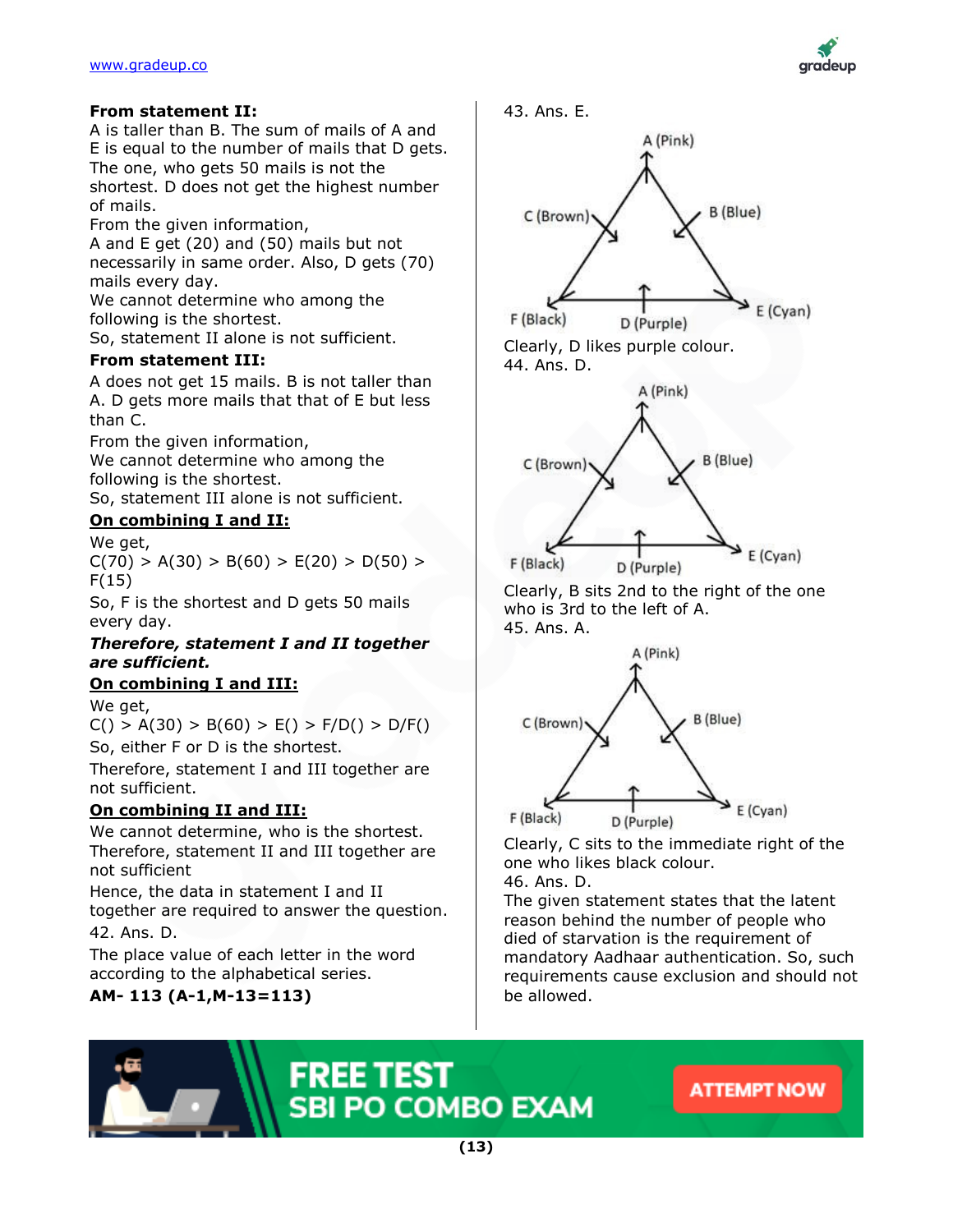

**Inference I:** Aadhaar seeding is a process by which Aadhaar numbers of residents are included in the service delivery database of service providers for enabling deduplication of database and Aadhaar based authentication during service delivery. So, basically, it is the process of linking Aadhaar card with other government official documents like pan card, voter ID card and also with the individual's bank account. So, this statement cannot be inferred from the given statement.

**Inference II:** The statement can be inferred from paragraph 3, but not from the given statement. As the given statement neither explicitly states that they were 'denied rations from the Public Distribution System shops' nor can it be deciphered. So, this statement can't be inferred from the given statement.

47. Ans. D.

I and III: They can be inferred from the following lines, 'The death of these children follows a series of reports of alleged starvation deaths over the last six months, mostly from Jharkhand but also from other states such as Karnataka, Chhattisgarh and Uttar Pradesh. In each of these cases, factfinding reports and newspaper stories have documented failures of the system in reaching entitlements to the affected families.'

II and IV: The paragraph states 'The National Food Security Act (NFSA) includes provisions for subsidised grains from the public distribution system (PDS), school meals for schoolgoing children, maternity entitlements and supplementary nutrition for young children through Anganwadi centres. A factfinding report prepared by the Delhi Rozi Roti Adhikar Abhiyan revealed that while these services were available in the area, the girls and their parents did not have access to any of these in the months preceding their deaths. This was **presumably** because it was more difficult for them to get enrolled as they were migrants and did not have the necessary documents.'

From the above-mentioned paragraph, one can infer option IV, but not option II. 'Presumably' is used to convey that what is asserted is very likely, though not known for certain. This means that maybe these services were not accessible to them because it was more difficult for them to get enrolled as they were migrants and did not have the necessary documents, not because the supply of the ration is not allowed to migrants by the NFSA.

Therefore, option D is the apt answer. 48. Ans. C.

**Precarious** refers to something not securely held or in position; dangerously likely to fall or collapse. It also means 'dependent on chance; uncertain.'

Option A: Dubious means feeling doubt or not feeling certain. So, it is a synonym of precarious.

Option B: Secure means certain to remain safe and unthreatened. So, it is an antonym of precarious.

Option C: 'Arcane' refers to someone/something mysterious or secret and known only by a few people. Option D: 'Sound

means in good condition; not damaged, injured, or diseased.

Option E: 'Parlous' means full of danger or uncertainty. So, it is a synonym of precarious.

Therefore, option C is the apt answer. 49. Ans. C.

From the paragraph 1, one can decipher that the development model of India was based on Industrial capitalism. After independence, India gave the highest priority to industrial development. But in contrast (paradox) to this, now India has become a consumer capitalist economy. Option A: Crony socialism to stigmatised capitalism means the shifting of the economy from government-controlled to owned and controlled by a few individual people and disregarding the interests of the common people. So, it does not present a contrast to the given statement.

**ATTEMPT NOW** 



**FREE TEST** SBI PO COMBO EXAM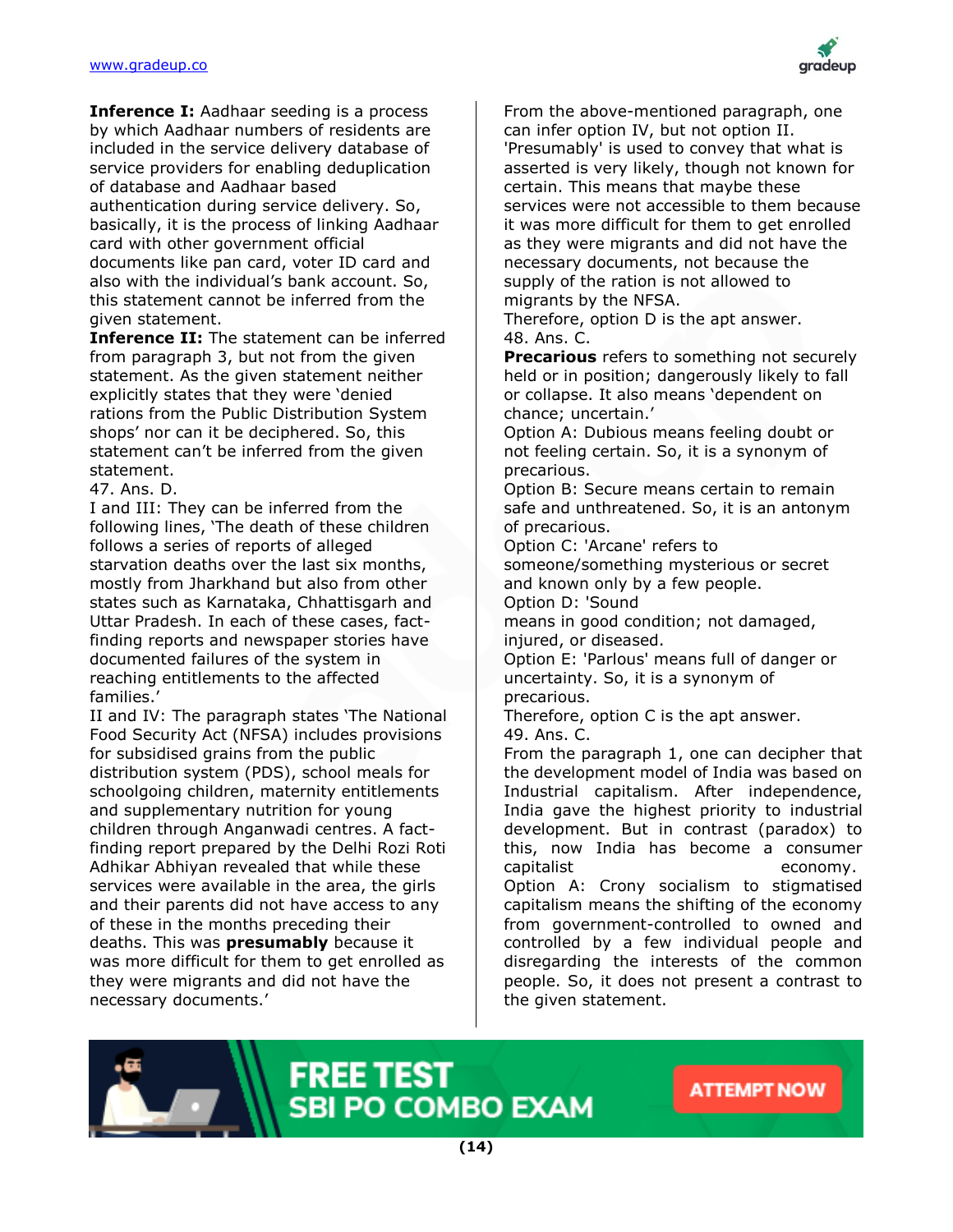

Option B: Clearly, this is not the opposite of the given statement.

Option C: This statement says that the development model itself was based on consumer capitalism, which has been achieved. So, this statement presents a contrast to the given statement.

Option D: Clearly, this statement too does not present a contrast to the given statement as we are.

Option E: This statement is similar to the given statement as India did opt for a dirigiste model of industrial capitalist development.

Therefore, option C is the apt answer. Note- Consumer capitalism is a theoretical economic and social-political condition in which consumer demand is manipulated, in a deliberate and coordinated way, on a very large scale, through mass-marketing techniques, to the advantage of sellers. According to the given sentence, India has moved from industrial capitalism to consumerism, something which is instigated by the suppliers.

50. Ans. A.

Paragraph 3 states all the reasons that lead to cases of alleged starvation deaths. The heart of all these reasons is the weak system of entitlements provided by the state. The paragraph 4 focuses more on the current economic model of India and its flaws. The connective sentence should be a blend of these two paragraphs. Only option II presents this fusion. Options I and III only connect with the paragraph 4. Therefore, option A is the apt answer.

# 51. Ans. B.

Option I: Dystopian relates to a state in which everything is unpleasant or bad. A dystopia is a community or society that is undesirable. The statement says that poor who are living in urban areas, such as New Delhi, are undesirable. They are living in terrible condition. This can be considered the author's viewpoint with respect to the first sentence of paragraph 1.

Option II: India has failed to address the gruelling poverty suffered by millions that's why the author says that it raises a number of questions on the failure of the state to protect its citizens from hunger 70 years after independence.

Option III: Clearly, this is not the author's viewpoint with respect to the paragraph 1. Option IV: This sentence is ambiguous. Therefore, option B is the apt answer. 52. Ans. E.

Options A, C and D: These sentences do not fit with the sentence succeeding the highlighted statement.

Option B: Paragraph 4 is about 'inequity in the current economic model,' not about the social security facilities. (Refer to the solution of Q5)

Option E: The sentence fits perfectly in the context of the passage.

Therefore, option E is the apt answer. 53. Ans. A.

Assumption I: If marginalised people have access to social sector schemes, then they can be saved from protracted periods of hunger. As protracted periods of hunger can cause death, this assumption can be considered correct.

Assumption II: This is not an assumption, it is an inference. Thus, this assumption is incorrect.

Therefore, option A is the apt answer. 54. Ans. B.

The phrase 'conspicuous by its absence' in the given context of the passage means that the state is 'obviously not present where one or it should be.' Therefore, option B is the apt answer.

55. Ans. E.

All the options can be deciphered from the paragraph 3 except option E. The paragraph states 'A truly universal system of social security that pays special attention to reaching out to the most vulnerable communities **needs to be put in place.' '**Put in place' means positioned something correctly; returned to its proper location or place. This means that the universal system of social security has been already present and does not need to be established. Therefore, option E is the apt answer.

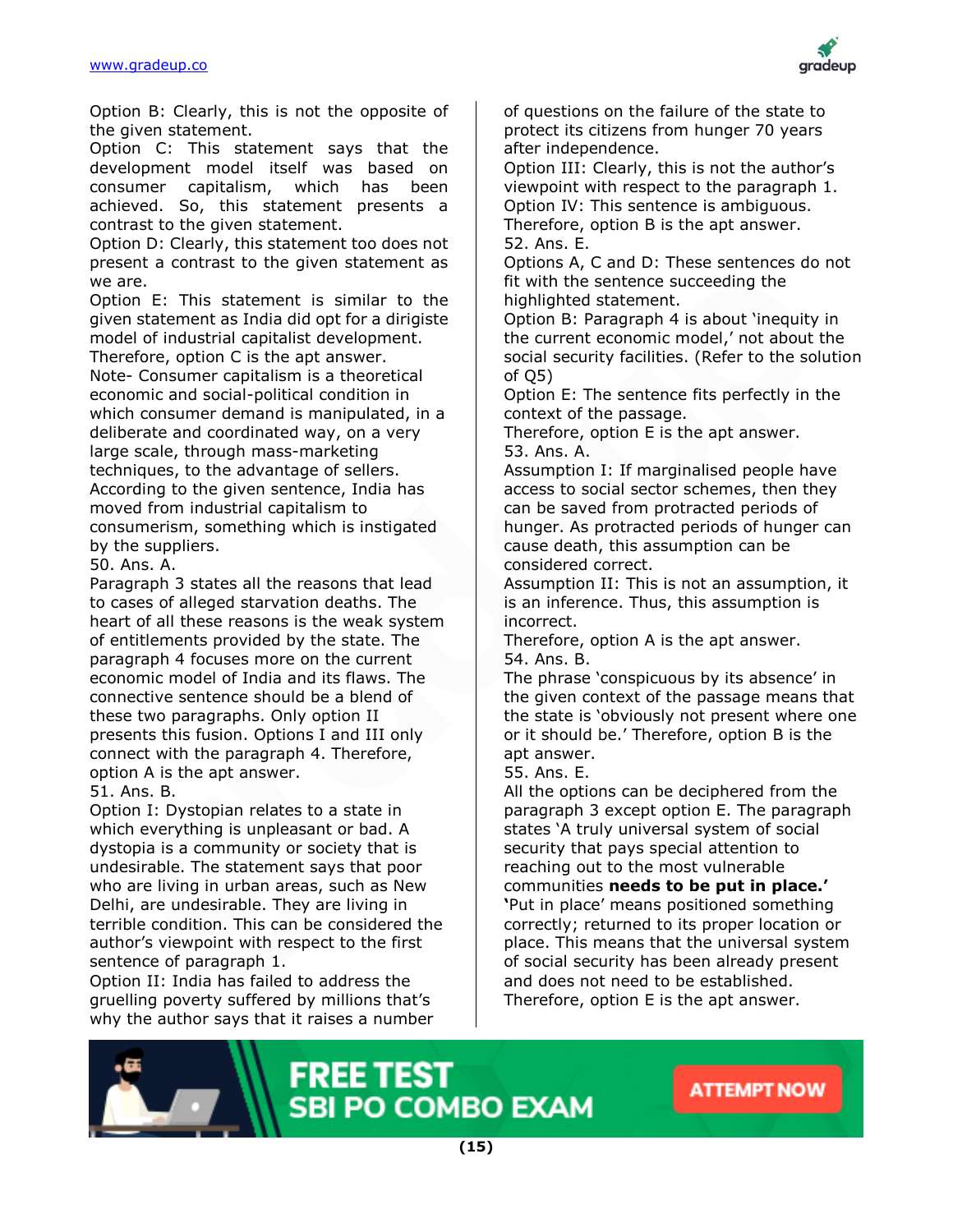

#### 56. Ans. A.

Note that in the given question we are required to find a segment which when put in the blank will render the first part of the sentence incorrect. So we can either look for the segment which will make a contextual error or one which causes a grammatical error in the asked part. So let's first read the sentence and the options thoroughly. The first statement mentions that protests were started **after** the Sterlite announcement was made. But the first option mentions the word "before" to indicate the time of the initiation of the protests, which renders the first part of the sentence contextually incorrect. All the other options fit appropriately in the blank and help in rendering a logical meaning to the whole sentence. Thus, option A is the correct answer.

#### 57. Ans. B.

Note that in the given question we are required to find a segment which when put in the blank will render the second part of the sentence incorrect. So we can either look for the segment which will make a contextual error or one which causes a grammatical error in the asked part. So let's first read the sentence and the options thoroughly.

"Fiduciaries" means "trustees". The sentence implies that a particular law will apply to the trustees outside India only if they are of two kinds- one of them being those who are doing business with India. We need to find out the other group. Now, when it is being said in part 2 that a law would be applied to someone, we can infer that it would be valid only when someone does something that harms the nation in some way. Options A, C and D mention such circumstances under which the laws would be applied. Thus, all these options make the sentence as well as part 2 correct. Only option B mentions a circumstance where the laws of the country are preserved, hence, there would be no application of the law. So option B becomes our answer.

#### 58. Ans. A.

Note that in the given question we are required to find a segment which when put in the blank will render the first part of the sentence incorrect. So we can either look for the segment which will make a contextual error or one which causes a grammatical error in the asked part. So let's first read the sentence and the options thoroughly.

Here we can have a grammatical error. Since the first part is in the simple future tense, the rest of the sentence should be structurally similar and thus the same tense should be used throughout. All the options except A use the simple future tense (option D uses the passive form of the simple future tense), thus rendering the whole sentence and part A correct. However, if option A is put in the blank, the first part of the sentence will become incorrect.

#### 59. Ans. E.

Note that in the given question we are required to find a segment which when put in the blank will render the first part of the sentence incorrect. So we can either look for the segment which will make a contextual error or one which causes a grammatical error in the asked part. So let's first read the sentence and the options thoroughly. If the segments mentioned in all the options are put in the blank, the sentence would be grammatically and contextually correct. The simple present tense, the present perfect tense as well as the present perfect continuous tense would fit with the phrase "recently revealed" as the equipment could be supplied in the present time or since some time in the past. Also, there may be certainty as well as uncertainty about the supply. Thus, option E is the correct answer.

60. Ans. C.

Note that in the given question we are required to find a segment which when put in the blank will render the first part of the sentence incorrect. So we can either look for the segment which will make a contextual error or one which causes a grammatical error in the asked part. So let's first read the sentence and the options thoroughly.

Note that "food economy", as mentioned in the first part of the sentence, is a singular subject, which would take a singular verb in

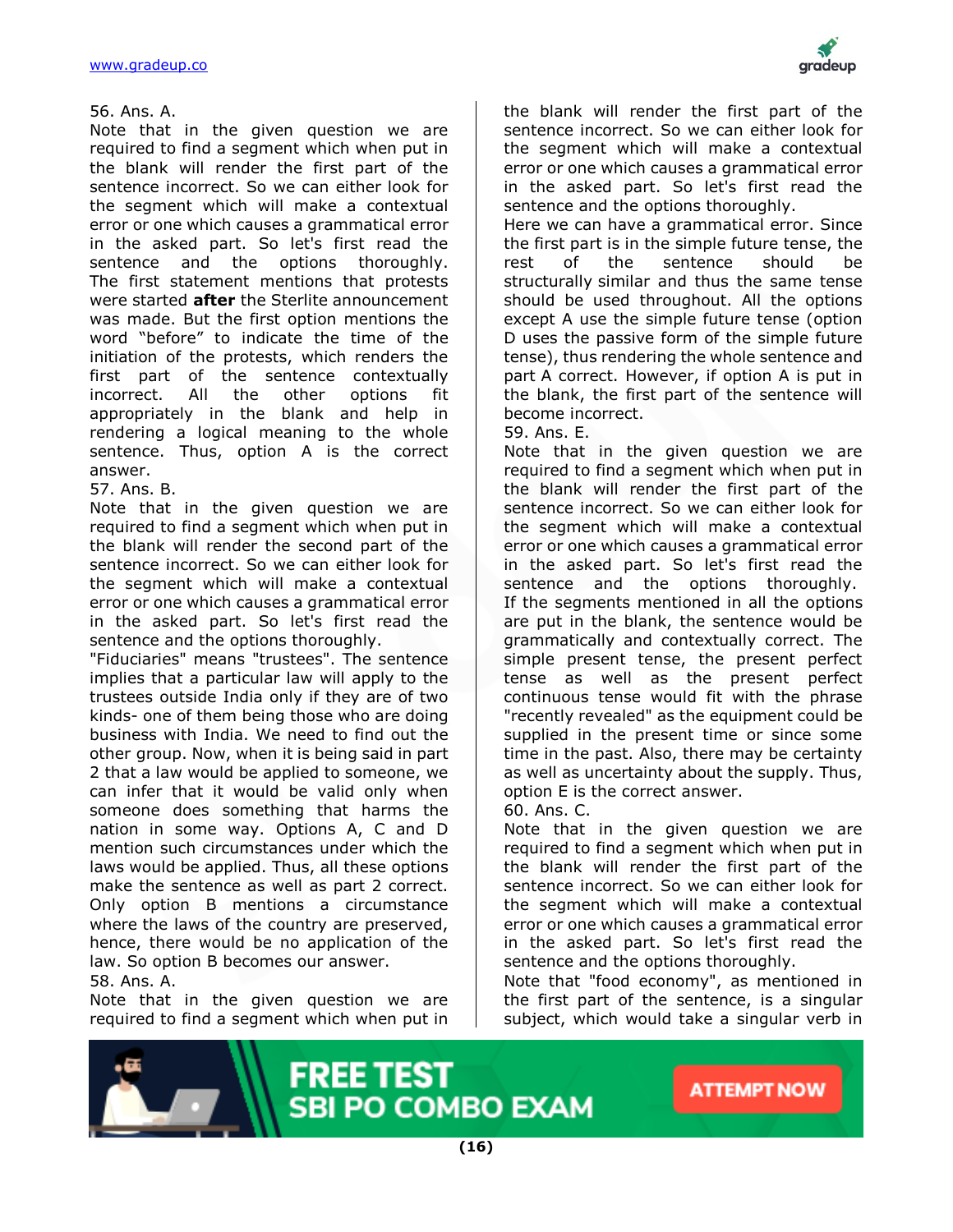

part 2. All the options except C use a singular verb. So they make part 1 correct. "Play" is a plural verb, which renders part 1 incorrect as the subject must change to the plural accordingly- "The informal food economies, which fall outside official regulation". Thus, option C is the correct answer.

61. Ans. B.

The given statement which needs to be placed in the passage talks about development of clean alternatives to coal, oil and gas. Thus, it should be placed after the second statement of the passage which talks about the requirement for the

decarbonisation of the economy with alternatives to alternatives for coal and cars that run on diesel. Thus, option B is the correct answer.

62. Ans. C.

The first and the second statement are in logical order as the first talks about the invention of "nationalism" in Europe and the second talks about the model of nationalism. The third sentence is also in the proper order as at it lays down the first criteria to be a "British". Here the usage of "so" indicates that it is the first sentence in the sequence of the given sentence and the last one which mentions "finally". Hence, the given sentence should replace (3) to make the sentence complete and coherent.

63. Ans. D.

Refer to the last sentence in the series. 64. Ans. E.

Refer to the last question in the series. 65. Ans. B.

The passage is on corruption, so either C or E could logically be the opening lines of the passage. The other options start with such conjunctions and connectors, which indicate that they are the continuation of other statements. Between C and E, the latter should be the first sentence as it lays down the argument that corruption affects human rights and C takes the idea forward towards a resolution. So, E and C for the first and the second sentence respectively. Having found the first and the second sentence, and having the fourth sentence fixed, we need to

look for the third sentence. D mentions the phrase, "Because of this dozens of children were given false cancer treatments"; so we need to find the specific reason. F carries this reason for the consequence mentioned in D. Thus, F is the third sentence. Now we are left with only A and B, and B follows A as it concludes the passage by stating how the anti-corruption community helped in raising awareness. So, the correct sequence would be ECFDAB.

#### 66. Ans. C.

'Underdevelopment' and 'accelerated progress' are opposing factors and when opposing factors interact a 'clash' or 'crossfire' occurs. Thus, both i and ii can be used to fill the first blank. The second blank should have the alternative iii in it as 'new urban reality' is being formed because of the interactions of various factors. Thus, option D can be negated. 'Transitions' mean a period of change. 'Translations' mean the process of changing text from one language to another. Hence, keeping in context to the sentence, alternative v is a better fit answer for the third blank. Only option C has alternative v as its choices along with iii and i. This makes option C the correct answer.

67. Ans. D.

The given passage is about a project for urban development in China. Thus, the first blank should have the word 'urbanization' in it as it refers to the process of making an area more urban. So, options B and C can be negated as they don't have alternative ii. The second blank is preceded by the word 'strategy' which refers to a plan of action designed to achieve a long-term or overall aim. Thus, this plan needs to made. 'Speculated' means to form a theory without substantial evidence. 'Formulated' means to create or prepare methodically. 'Forecasted' means to predict or estimate. Thus, 'formulated' is the correct word for the given second blank as it would indicate that the said 'strategy' is being created or prepared. Since alternatives ii and iv have to be used, it remains to be seen if alternative vi can fit the third blank. The mentioned 'strategy' as

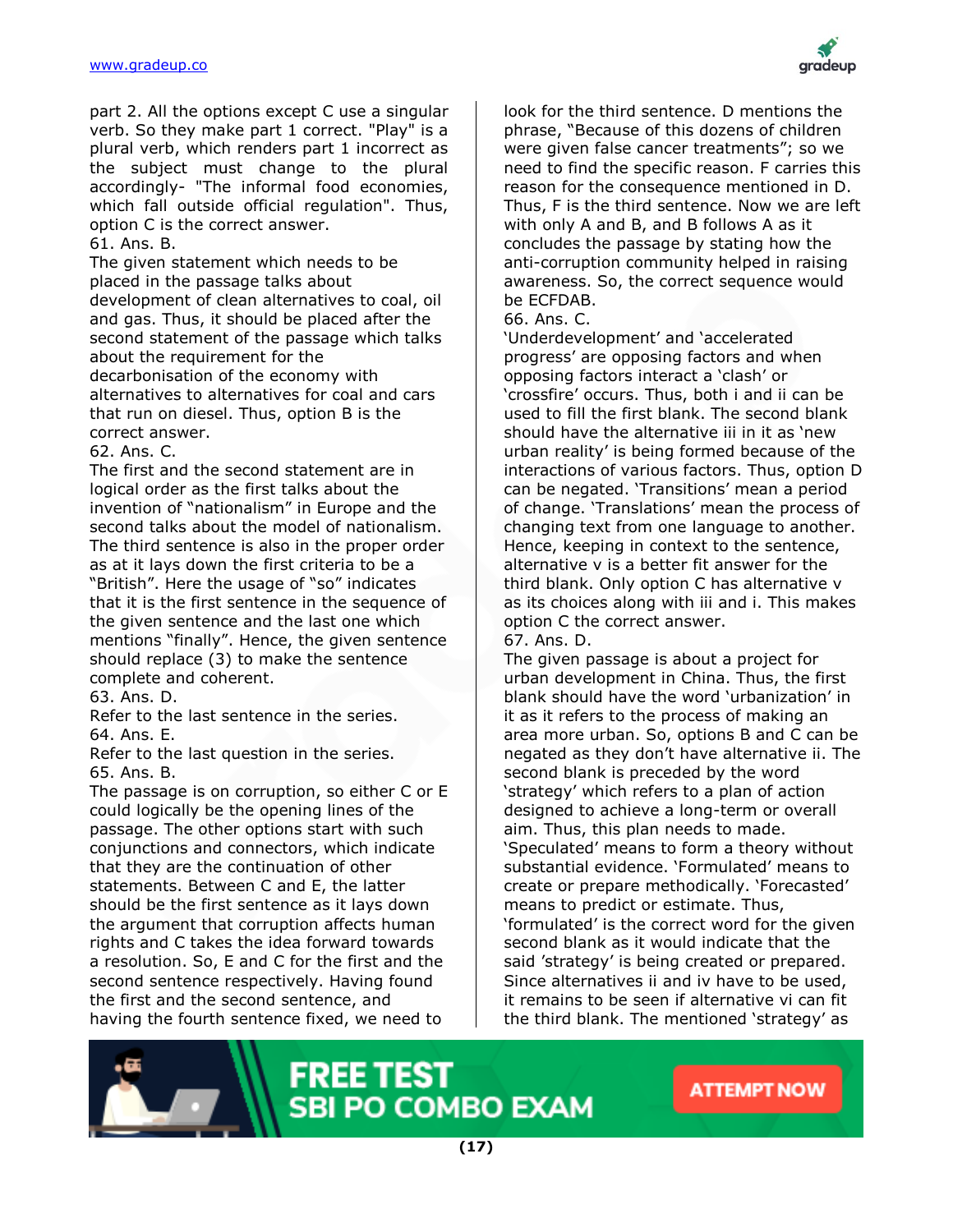

per the passage is not only required for sustainable cities but also for a developed urban society. 'Necessity' means the state or fact of being required and is the correct word for the given blank. This makes option d the correct answer.

68. Ans. A.

The given passage is about a certain paradigm. The attention it receives should be growing to make it an important factor to garner worldwide attention at a growing pace. Thus, the first blank should have 'increased' in it with reference to the context. This makes options A and D viable. The first sentence states that the paradigm helps to achieve 'sustainable development'. The second blank should thus have 'contributes' in it as it means help to cause something. Thus, alternative ii should go in the second blank. 'Dwindled' means to decrease and cannot be used in any of the blanks making option d null. 'Verified' means to make sure or demonstrate that (something) is true, accurate, or justified and is the correct fit for the third blank. Thus, option a is the correct answer.

69. Ans. E.

Alternatives i, ii and vi are synonyms and can be used to fill the first blank. Alternatives iii, iv and v are synonyms and can be used to fill the second blank. But no word in the given alternatives can be utilized to fill the third blank as it needs a name of a subject to maintain continuity. Thus, option E is the correct answer.

70. Ans. D.

One can clearly decipher that to connect these two sentences, the starter should be such that it joins the two sentences without undermining the meaning conveyed by both the parts of sentences given in the question. 'Though the truck companies categorized that deregulation of airlines' makes no sense in the context of the sentences. So, option II can't be used.

One can't say 'worldwide perspective' from the given sentences. So, option III can't be used.

#### **New statement:**

Deregulation of airlines on the watch of Democratic President Jimmy Carter took place at the same time when the once unionised truck drivers became independent contractors, the only difference being that they did not bargain for the pay and benefits with their employers as was done by the latter.

#### 71. Ans. A.

Because of 'after the war,' both options I and II can be used. 'On the eve of' is a phrase which means 'on the day before an important event, or during the period of time just before it.' So, option II basically means 'before the war.' Annexation is the administrative action and concept in international law relating to the forcible transition of one state's territory by another state. It is generally held to be an illegal act. The sentences are not about any annexation instead they are about soybean trade. So, option III can't be used.

Therefore, option A is the apt answer. New statements:

Before the end of the war Japan was dependent on occupied Manchuria and colonized Korea for its soybean supply and after the war, the U.S. required that Japan reconfigure its trade ties towards itself and its bloc, away from China and Korea as the Cold War progressed.

On the eve of war Japan was dependent on occupied Manchuria and colonized Korea for its soybean supply and after the war, the U.S. required that Japan reconfigure its trade ties towards itself and its bloc, away from China and Korea as the Cold War progressed. 72. Ans. E.

None of the mentioned options helps in connecting the sentences. Also, one can say that the two sentences can't be connected. Therefore, option E is the apt answer. 73. Ans. B.

Option A: This option is ambiguous. Option B: It can be deciphered from the following line, 'The Chinese government imposed limits on plastic waste imports – **which were largely recycled into new products**…..'

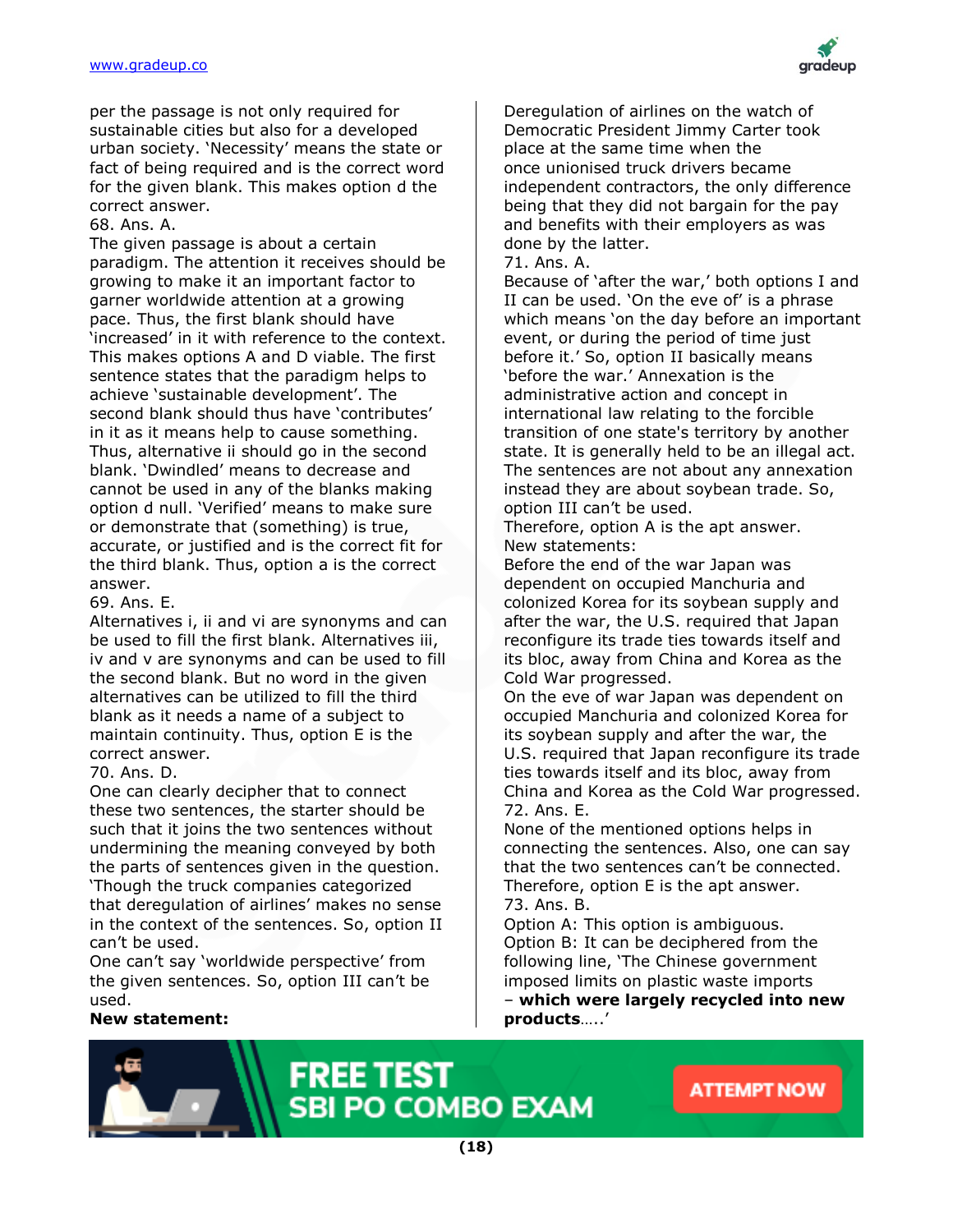

Option C: It can't be deciphered from the passage.

Option D: The passage states '..However, Japan is in no position to suddenly expand its capacity to recycle plastics, and a lot of the waste ends up at landfills or incinerators.' An Incinerator is an apparatus for burning waste material, especially industrial waste, at high temperatures until it is reduced to ash. So, the option is the opposite of what mentioned in the passage.

Option E: It is an effect, not the reason. Therefore, option B is the apt answer. 74. Ans. C.

I: This can be considered as the reason. If Japan exports most of its plastic waste, then it will be left with a small quantity of plastic waste to be recycled.

II: It is stated in the following line, 'Japanese waste management firms do not have the specialist equipment to recycle these plastics,…'

III: The passage states 'Japanese waste management firms do not have the specialist equipment to recycle these plastics, and consequently many no longer accept such shipments because they have nowhere to store it.' This means firms no longer accept used plastic, not Japan. So, this option can't be used.

IV: It is stated in the following line, 'Japan's Reduce-Reuse-Recycle (3Rs) policy — while incredibly successful at promoting recycling in Japan — caused a decline in the domestic plastic recycling business.'

V: The correct statement is 'despite high levels of participation in Japan's recycling initiatives, efforts to reduce the use of plastic products in the country are failing.' This means efforts to reduce the use of plastic are failing.

Therefore, option C is the apt answer. 75. Ans. D.

'..Japan should introduce regulations on the use of plastic products by prohibiting the sale  $-$  or charging a fee  $-$  for single-use plastics such as bags, cups and drinking straws. In 2002 Ireland became the first country to introduce a plastic bag tax, leading to a 90

per cent drop in use equaling a reduction of more than 1 billion bags. The tax collected was funnelled into a green fund to support environmental projects. Rwanda also introduced a ban on the sale, manufacture, use, and import of plastic bags in 2008. The ban led to cleaner cities with less trash, less environmental damage caused by plastic waste and increased tourism. Second, Japan should establish specific targets for business and industry to redesign, remanufacture, substitute and/or phase out plastic products.'

From the above-mentioned paragraph, one can decipher all the options except D because it is not a regulation rather it is an initiative. Therefore, option D is the apt answer.

76. Ans. D.

Option I: It can be deciphered from the following lines, 'Given its ongoing preparation for the 2020 Tokyo Olympic Games, industry sectors have been called on to reduce excessive packaging for all products related to the event. Biodegradable alternatives are being considered, drawing on lessons learned from the 2016 Olympic Games in Rio de Janeiro, where plastic waste was effectively limited.'

Option II: It can be deciphered from the passage.

Option III: It can be deciphered from the third paragraph.

Option IV: Neither it is mentioned, nor it can be deciphered from the passage.

Option V: The passage states 'Japan has the opportunity to stop looking for the next "easy solution" and instead adopt solid resource management principles to help stem the rising tide of plastic.' This means Japan has an opportunity to adopt solid resource management principles. But this does not mean it has adopted.

Therefore, option D is the apt answer. 77. Ans. E.

Option I and III: It can be inferred from the following line, 'The Chinese government imposed limits on plastic waste imports – which were largely recycled into new

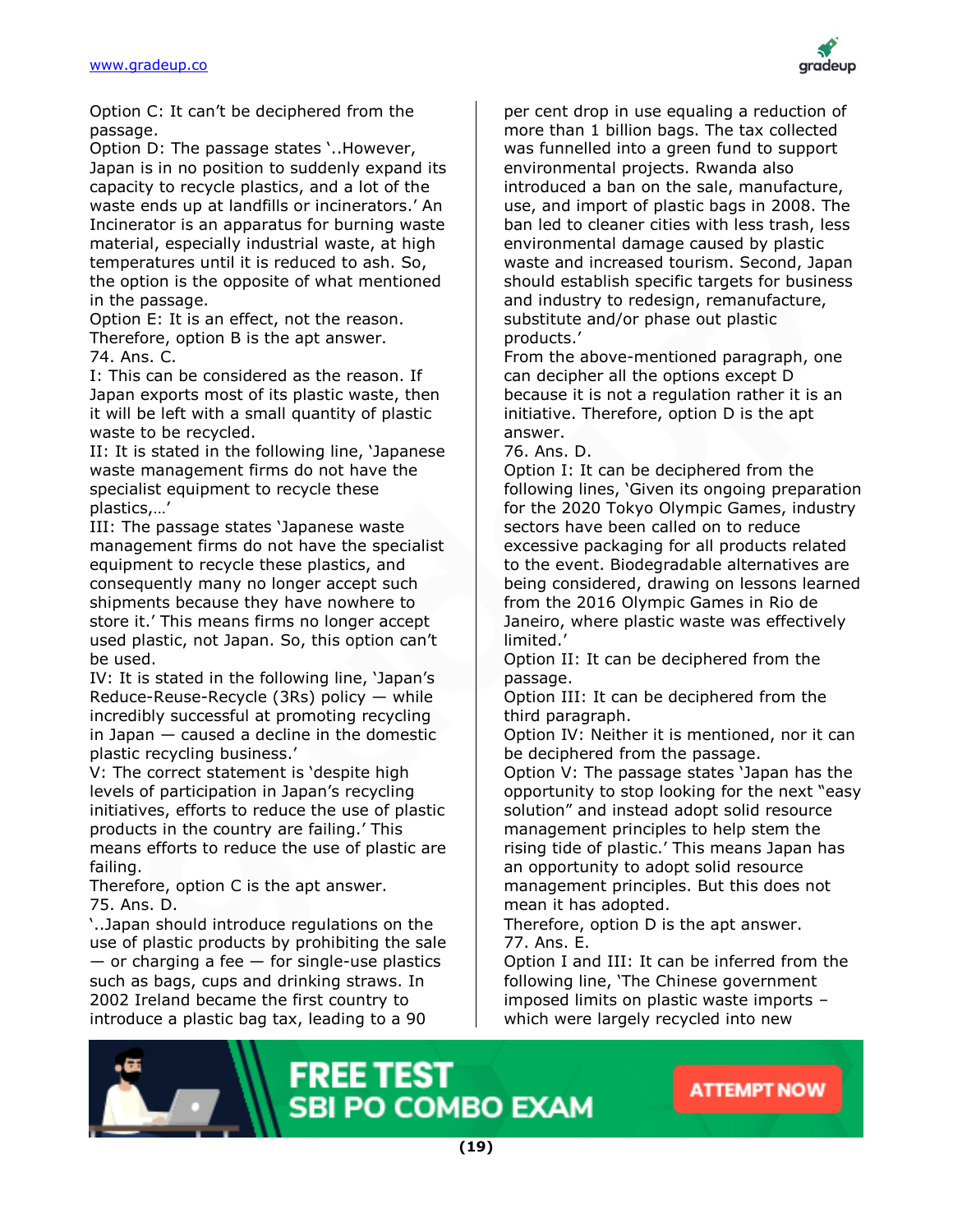#### [www.gradeup.co](http://www.gradeup.com/)



products – because of growing awareness that some plastic waste contains toxic elements, therefore worsening China's already serious pollution problems.' Option II: It can be inferred from the passage.

Option IV: It can be inferred from the first and second paragraph.

Option V: It is stated in the third paragraph, thereby not inferred.

78. Ans. D.

The given sentence talks about The Réunion hotspot where volcanic eruptions have been said to be related to the extinction of the dinosaurs. However, more recently, the eruptions has resulted in the coming up of the islands of Mauritius and Réunion. The error in option D is that the plural subject 'eruptions' does not agree with the singular verb 'relates'. A plural subject of a sentence requires a plural verb. Therefore, the error lies in option D.

79. Ans. A.

When stating locations, we use the preposition 'at'. Also, 'too' is used in the sense of 'in addition to', and is generally placed at the end of the clause or sentence.

80. Ans. D.

The possessive form of 'them' is 'themselves'. 'There' is used to point things. 'Their' is used to show relations. 'For' shows purpose. The correct preposition to be used is 'on'. 'That' joins sentences, and generally starts a descriptive clause which is absent her. 81. Ans. B.



Given,

72% people were in retail stores. People working in door to door store only was 1/36 of the retail store

$$
=\frac{1}{36} \times 72 = 2\%
$$

Person working in both the online and door to door store except retail store were 55. Person working in only online store is equal to person in door to door only  $+ 65 = 2\% +$ 65

Total percentage of people working in all the three stores  $= 100\%$ 

Therefore,

 $72\% + 2\% + 65 + 55 + 2\% = 100\%$ 

So,  $76\% + 120 = 100\%$ 

 $120 = 100\% - 76\%$ 

$$
120=24\%
$$

So,  $24\% = 120$ 

Therefore,

$$
100\% = \frac{120}{24} \times 100 = 500
$$

The total number of people working in online store only =  $2\% + 65$ 

$$
=\frac{2}{100} \times 500 + 65 = 10 + 65 = 75
$$

So option (b) is the correct answer. 82. Ans. A.



72% people were in retail stores.

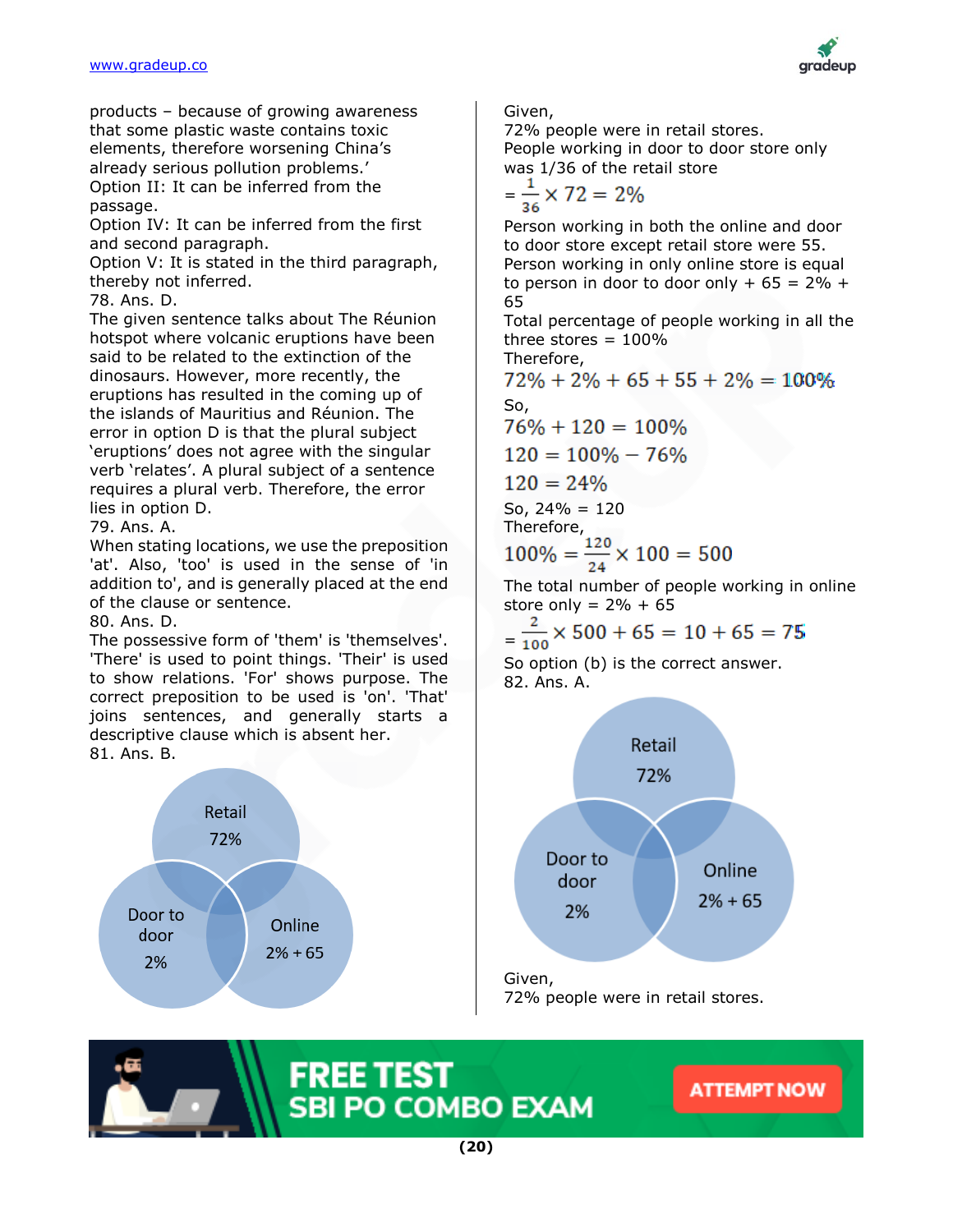

People working in door to door store only was 1/36 of the retail store

$$
=\frac{1}{36} \times 72 = 2\%
$$

Person working in both the online and door to door store except retail store were 55. Person working in only online store is equal to person in door to door only  $+ 65 = 2\% +$ 65

Total percentage of people working in all the three stores  $= 100\%$ 

Therefore,

 $72\% + 2\% + 65 + 55 + 2\% = 100\%$ So,  $76\% + 120 = 100\%$  $120 = 100\% - 76\%$  $120 = 24\%$ 

So,  $24\% = 120$ 

Therefore,

$$
100\% = \frac{120}{24} \times 100 = 500
$$

The total number of people working in any of the stores = Total number of people working in retail store  $+$  total number of people working in door to door only + total number of people working in both the online and door to door store except retail store + total number of people working only in online store.

So, that is equal to  $100\% = 500$ So option (a) is the correct answer. 83. Ans. A.

B executes 200 calls on Friday He executed 80% calls

So, 80% = 200

Therefore,  $100\% = \frac{200}{80} \times 100 = 250$ 

B received 25% more calls than A on Friday Let the number of calls A received  $= x$ 

So, 
$$
250 = x \times \frac{125}{100}
$$

Therefore,  $x = 200$ A executed 80% calls on Friday So, number of calls executed

$$
= 200 \times \frac{\text{80}}{\text{100}} = 160
$$

So option (a) is the correct answer. 84. Ans. A. Let the number of calls received by A on Friday  $=$  a And, the number of calls received by B on Friday  $= b$ Percentage of calls executed by A on Friday  $= 80\% = \frac{80}{100}a$ Percentage of calls executed by B on Friday  $= 80\% \frac{80}{100} b$ Statement A: Total calls executed by them on Friday is 100 So,  $\frac{80}{100}a + \frac{80}{100}b = 100$  $a + b = \frac{100 \times 100}{80} = 125$  $a + b = 125$ Thus, the total number of calls received by A and B on Friday is 125 Thus, statement A alone is sufficient to answer the question Statement B: Difference between the calls executed by them on Friday is 8 So,  $\frac{80}{100}a - \frac{80}{100}b = 8$  $a - b = \frac{100 \times 8}{80} = 10$  $a - b = 10$ Thus, the total number of calls taken by them individually, we cannot determine the total number of calls received by A and B on Friday. So option (a) is the correct answer. 85. Ans. E. **Statement I:**

Total Surface Area of cuboid  $= 2$  (lb + bh + hl) Let length =  $3x$ , breadth =  $2x$ , height =  $x$ ∴ 352 = 2 (3x × 2x + 2x × x + x × 3x)  $\Rightarrow$  176 = (6x<sup>2</sup> + 2x<sup>2</sup> + 3x<sup>2</sup>)  $\Rightarrow$  176 = 11x<sup>2</sup>  $\Rightarrow$  x<sup>2</sup> = 16  $\Rightarrow$  x = 4

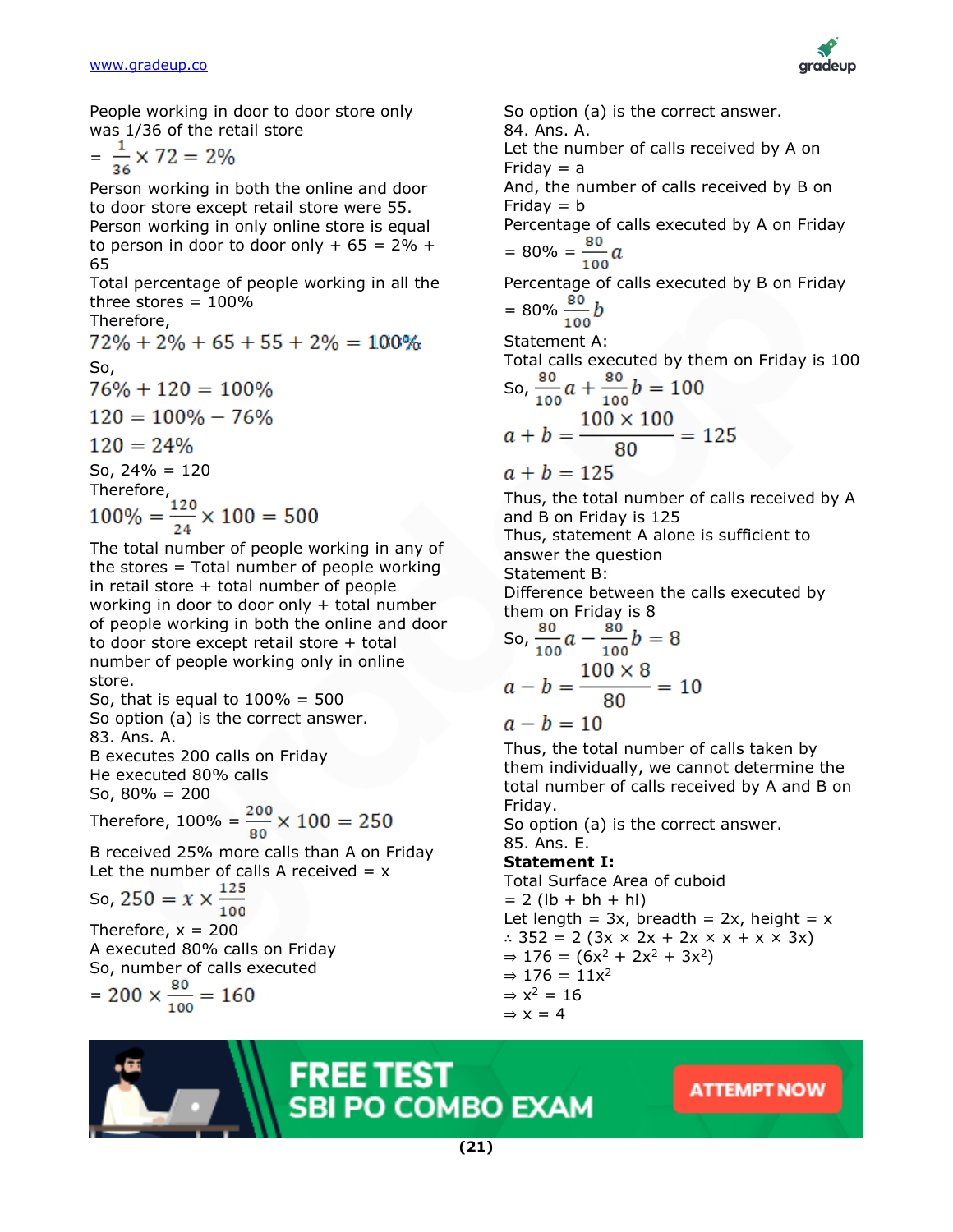

∴ Length = 12 cm, Breadth = 8 cm, Height = 4 cm Volume = lbh  $\Rightarrow$  12  $\times$  8  $\times$  4 = 384 cm<sup>3</sup> **Statement II:** Total Surface Area of cube  $= 6s^2$ ∴ 726 =  $6s^2$  $\Rightarrow$  s<sup>2</sup> = 121  $\Rightarrow$  s = 11 cm Volume of the cube =  $s^3$  $\Rightarrow$  11<sup>3</sup> = 1331 cm<sup>3</sup> **Statement III:** Let height of the cuboid =  $x$  cm, length =  $3x$ , breadth  $= 2x$ Difference =  $3x - x$  $\Rightarrow$  8 = 2x  $\Rightarrow$  x = 4 ∴ length = 12 cm, breadth = 8 cm, height = 4 cm Volume of the cuboid  $=$  lbh  $\Rightarrow$  12  $\times$  8  $\times$  4 = 384 cm<sup>3</sup> ∴ Either statement I and II or statement II and III are required to answer the question. 86. Ans. E. Let speed of boat  $= u$ , and speed of stream  $= v$ **From Statement I:**  $u + v = 25/5 = 5$  km/hr **From Statement II**:  $v = 2u/3$ **From Statement III**:  $u - v = 25/10 = 2.5$ Here by solving any two equations we can get the value of 'u' Hence Any two statements will be necessary to answer the question 87. Ans. B. Statement I: Let  $CP = Y$  $MP = 1.6Y$  $SP = 1.2Y$ Profit  $= 20%$  $1.6Y - 1.2Y = 1920$ ;  $Y = 4800$ Thus, required SP for  $15\%$  profit = 4800 x  $1.15 = 5520$ Hence, statement I alone is sufficient Statement II:  $CP = Y$ 

 $MP = 1.75Y$ Equivalent discount  $= 36\%$  $SP = 1.12Y$  $SP$  of dealer  $= CP$  of Rahul SP of Rahul =  $1.12Y \times 125/100 = 6720$  $Y = 4800$ Therefore, required  $SP = 5520$ Hence, statement II alone is sufficient Statement III:  $CP = Y$  $MP = 1.75Y$  $SP = 1.3125Y$ Equivalent discount  $= 40\%$  $SP = 1.05Y$ Then,  $1.3125Y - 1.05Y = 1260$  $Y = 4800$ Thus, required SP for  $15\%$  profit = 4800 x  $1.15 = 5520$ Hence, statement III alone is sufficient Thus, the data given in either statement I alone or III alone is sufficient to answer the question. So option (b) is the correct answer. 88. Ans. B. Let the tens and units digits be a and b respectively. 1)  $a - b = 4$ 2)  $a - b = 4$ 3)  $(10a+b) - (10b+a) = 36$ ;  $a - b = 4$ Thus even all the given 3 statements together do not give the answer. 89. Ans. D. Statement II: Number of days taken by 1 man to build the wall working alone =  $10*2=20$  days Number of days taken by 1 woman to build the wall working alone  $= 8*3=24$  days Length of wall build in 1 day by a man is 6 meters Length of wall build in 1 day by a woman is 5 meters Total number of days taken to build the wall when all the 5 workers work together  $\frac{1}{\left[\left(\frac{2}{20}\right)+\left(\frac{3}{24}\right)\right]} = \frac{40}{9} \text{ days}$ 

Total lengths of wall build in 40/9 day when all the 5 workers work together

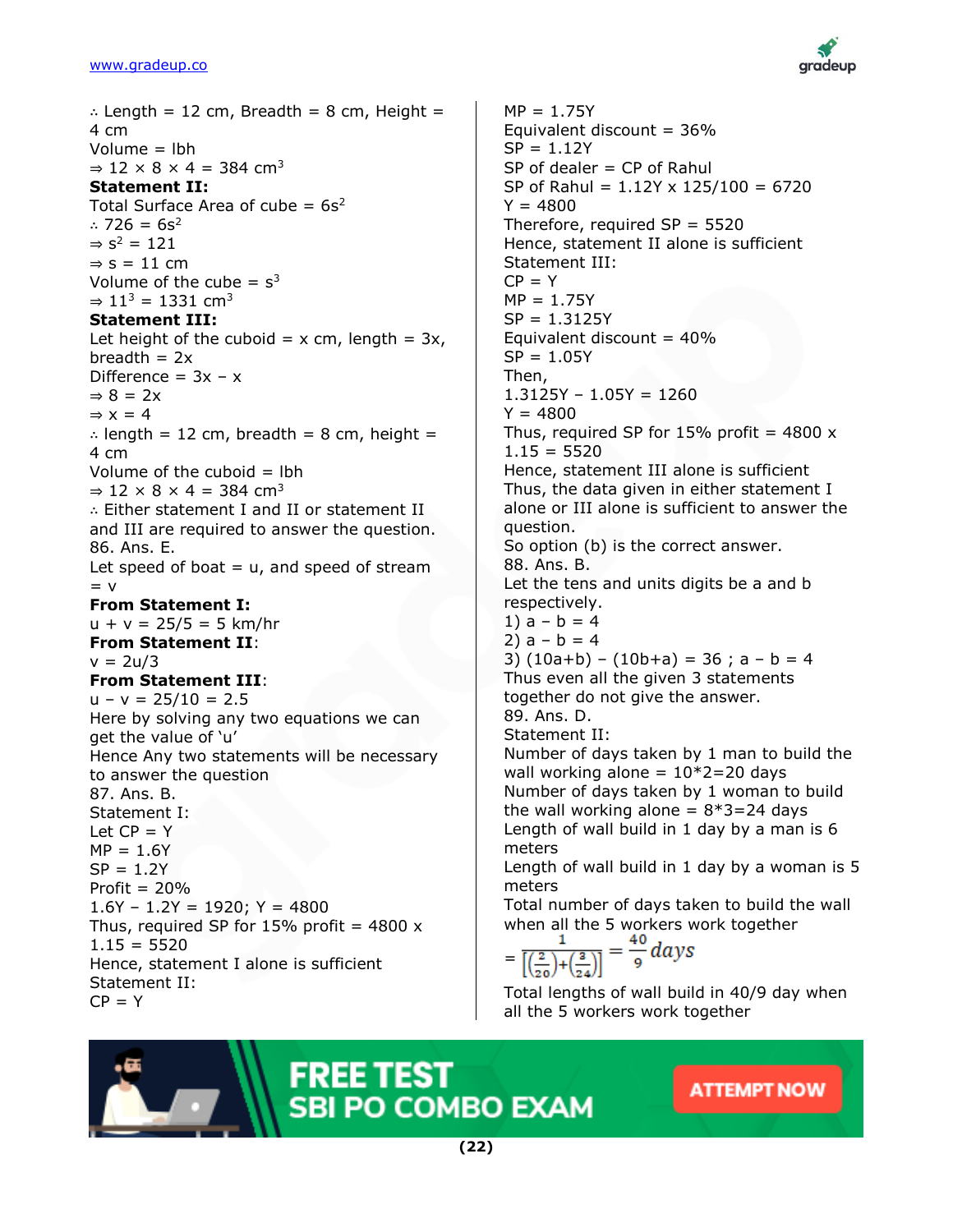

$$
=\frac{40}{9}*[2*6+3*5]=120
$$
 meters

Hence, statement II alone is sufficient From I and III

Total number of days taken to build the wall when all the 5 workers work together

 $=\frac{1}{\left|\left(\frac{2}{20}\right)+\left(\frac{3}{24}\right)\right|}=\frac{40}{9}days$ 

Total lengths of wall build in 1 day when all the 5 workers work together is 27 meters. Total lengths of wall build in 40/9 day when all the 5 workers work together

 $=\frac{40}{9}*[2*6+3*5] = 120$  meters

Hence, statement I and III together are sufficient.

So option (d) is the correct answer.

90. Ans. A.

| Days      | Girls | Boys | Total<br>students<br>$=$<br>$Girls + Boys$ | of<br>Number<br>students who lost | Number of students<br>who won |
|-----------|-------|------|--------------------------------------------|-----------------------------------|-------------------------------|
| Monday    | 1200  | 800  | 2000                                       | $0.24 \times 2000 = 480$          | $2000 - 480 = 1520$           |
| Tuesdav   | 800   | 1000 | 1800                                       | $0.15 \times 1800 = 270$          | $1800 - 270 = 1530$           |
| Wednesday | 600   | 1200 | 1800                                       | $0.20 \times 1800 = 360$          | $1800 - 360 = 1440$           |
| Thursday  | 1000  | 600  | 1600                                       | $0.12 \times 1600 = 192$          | $1600 - 192 = 1408$           |
| Friday    | 500   | 1000 | 1500                                       | $0.18 \times 1500 = 270$          | $1500 - 270 = 1230$           |

Therefore, the ratio of the number of students who lost the competition on Tuesday to the number of students who won

the competition on Wednesday =  $\frac{270}{1440}$  =

#### **So option (a) is the correct answer.** 91. Ans. C.

| Days      | Girls | Boys | Total<br>students<br>$=$<br>$Girls + Boys$ | Number of students<br>who lost | Number of students<br>who won |
|-----------|-------|------|--------------------------------------------|--------------------------------|-------------------------------|
| Monday    | 1200  | 800  | 2000                                       | $0.24 \times 2000 = 480$       | $2000 - 480 = 1520$           |
| Tuesday   | 800   | 1000 | 1800                                       | $0.15 \times 1800 = 270$       | $1800 - 270 = 1530$           |
| Wednesday | 600   | 1200 | 1800                                       | $0.20 \times 1800 = 360$       | $1800 - 360 = 1440$           |
| Thursday  | 1000  | 600  | 1600                                       | $0.12 \times 1600 = 192$       | $1600 - 192 = 1408$           |
| Friday    | 500   | 1000 | 1500                                       | $0.18 \times 1500 = 270$       | $1500 - 270 = 1230$           |

Given, the ratio of number of girls lost to the number of boys lost on Thursday is 7: 5 respectively

The number of girls lost on Thursday

$$
=\frac{7}{12} \times 192 = 112
$$

The number of boys participated on Monday = 800

Therefore, required percentage =  $112/800$  \*

#### $100 = 14$ **So option (c) is the correct answer.** 92. Ans. E.

| Days      | Girls | Boys | Total<br>students<br>$=$<br>$Girls + Boys$ | Number of students<br>who lost | Number of students<br>who won |
|-----------|-------|------|--------------------------------------------|--------------------------------|-------------------------------|
| Monday    | 1200  | 800  | 2000                                       | $0.24 \times 2000 = 480$       | $2000 - 480 = 1520$           |
| Tuesday   | 800   | 1000 | 1800                                       | $0.15 \times 1800 = 270$       | $1800 - 270 = 1530$           |
| Wednesdav | 600   | 1200 | 1800                                       | $0.20 \times 1800 = 360$       | $1800 - 360 = 1440$           |
| Thursday  | 1000  | 600  | 1600                                       | $0.12 \times 1600 = 192$       | $1600 - 192 = 1408$           |
| Friday    | 500   | 1000 | 1500                                       | $0.18 \times 1500 = 270$       | $1500 - 270 = 1230$           |

The number of students who won on Wednesday  $= 1440$ The number of students who won on Thursday  $= 1408$ 

Therefore, required ratio =  $\frac{1440}{1408}$  =  $\frac{45}{44}$ 

# **So option (e) is the correct answer.** 93. Ans. A.

Quantity I: Let, the cost price of the article  $=$  Rs.  $x$ Then, the marked price of the article  $=$  Rs.  $(x+600)$ So, 84% of  $(x+600) = 147%$  of x So,  $\frac{84}{100} \times (x + 600) = \frac{147}{100} \times x$  $= 84x + 50400 = 147x$  $=63x=50400$  $=x=800$ Therefore, required percentage  $=\frac{600}{800} \times 100 = 75\%$ Quantity II:

The selling price of the article  $= 113.75\%$  of 800=Rs. 910 Profit =  $910 - 800 =$  Rs. 110 Discount = 1580+110=Rs. 1690

Marked price = 1690+910=2600

Discount% =  $\frac{1690}{2600}$  × 100 = 65%

Therefore, Quantity  $I >$  Quantity II So option (a) is the correct answer. 94. Ans. E.

Let base radius and height of conical pit is 21x and 40x respectively

Volume of 22 cuboidal bricks + volume of 22 cylindrical bricks = volume of mud from conical pit

 $=$  > 22 ×  $\left[ (14 \times 4 \times 4) + \frac{22 \times 7 \times 7 \times 4}{7} \right] = \frac{1}{2} \times \frac{22}{7} \times (21x)^2 \times 40x$ 

**ATTEMPT NOW** 



**(23)**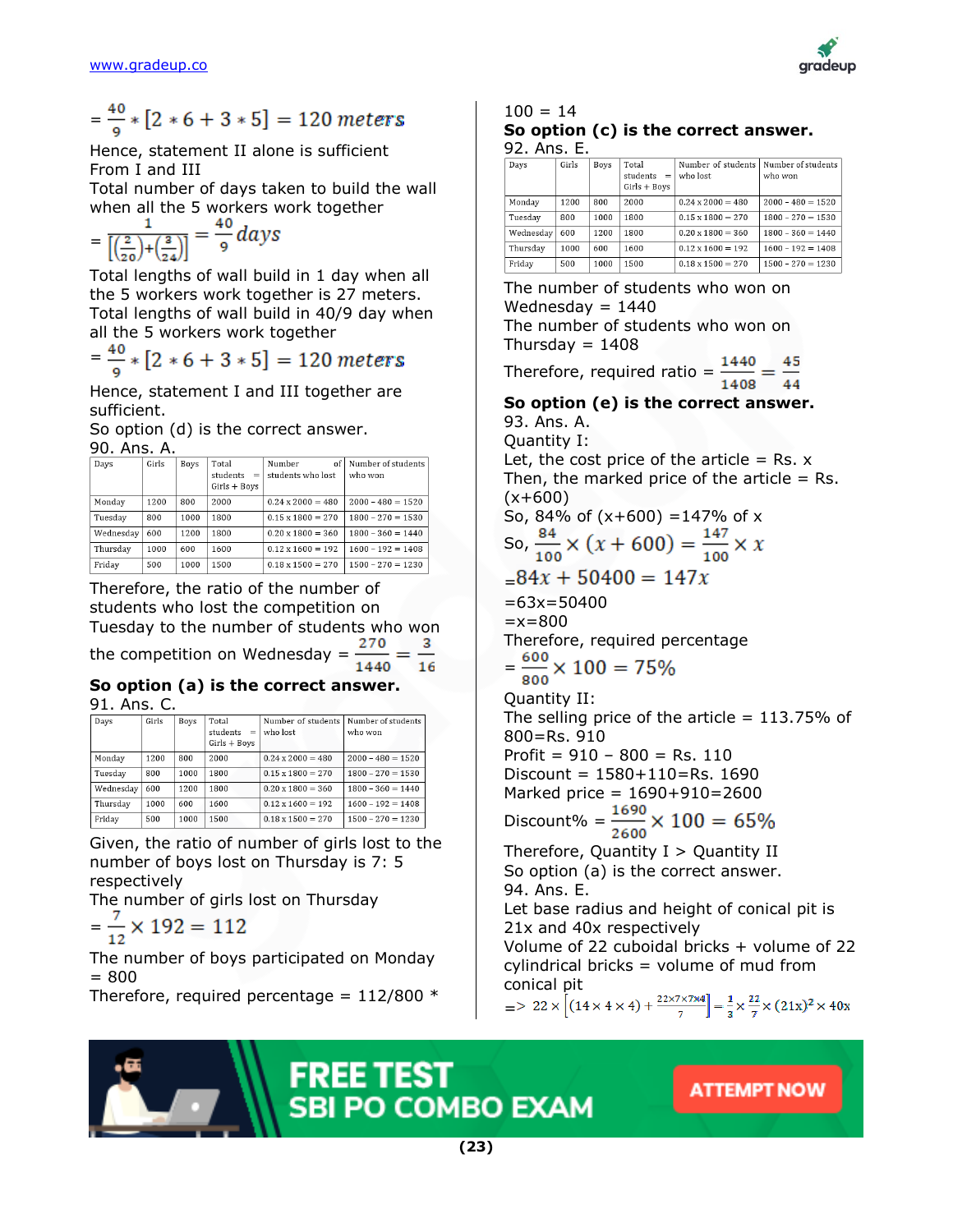

 $-$  840 = 21  $\times$  40  $\times$   $x^3$  $\geq x^3 = 1$ :  $x = 1$ Quantity I: Half of height of conical pit =  $\frac{40x}{2}$  = 20 cm Quantity II: Two less than the total number of cuboidal bricks made =  $22 - 2 = 20$ So, Quantity  $I =$  Quantity II So option (e) is the correct answer. 95. Ans. A. Quantity I: Total number of balls  $= 10 + 7 + 13 = 30$ Let S be the sample space. Then,  $n(S)$  = number of ways of drawing 5 balls out of 30 =  $\frac{^{30}C}{^{50}C}$ Let  $E_1$  = event of drawing 2 red balls.  $n(E_1) = \frac{13}{2}C$ Let  $E_2$  = event of drawing 3 balls out of white and blue balls. n (E<sub>2</sub>)= $\frac{10}{3}C$  +  $^{10}_{2}C \times ^{7}_{1}C + ^{10}_{1}C \times ^{7}_{2}C + ^{7}_{3}C$  or 17C<sub>2</sub> Therefore, Probability =  $\frac{n(E_1)\times n(E_2)}{n(S)}$  $=\frac{^{13}_{2}C(^{10}_{3}C~+~^{10}_{2}C\times{}_{1}^{7}C~+~^{10}_{1}C\times{}_{2}^{7}C~+~^{7}_{3}C)}{^{30}_{2}C}$  $=\frac{13!}{11! \cdot 2!}(\frac{10!}{7! \cdot 3!}+\frac{10!}{8! \cdot 2!} \times \frac{7!}{6! \cdot 1!}+\frac{10!}{9! \cdot 1!} \times \frac{7!}{5! \cdot 2!}+\frac{7!}{4! \cdot 3!})}{30!}$  $25!5!$ Quantity II: Total number of marbles  $= 8 + 6 + 7 = 21$ Let S be the sample space. Then,  $n(S)$  = number of ways of drawing 7 marbles out of 21 =  $^{21}C$ Let  $E_1$  = event of drawing 7 marbles in which 4 marbles are brown.  $n(E_1) = \frac{8}{4}C(\frac{6}{3}C + \frac{6}{2}C \times \frac{7}{1}C + \frac{6}{1}C \times \frac{7}{2}C + \frac{7}{3}C)$ Let  $E_2$  = event of drawing 7 marbles in which 5 marbles are brown.  $n(E_2) = \frac{8}{5}C(5C + 5C \times 7C + 7C)$ Let  $E_3$  = event of drawing 7 marbles in which 5 marbles are brown.

 $n(E_3) = {8 \over 6} C({6 \over 1}C + {7 \over 1}C)$ Let  $E_4$  = event of drawing 7 marbles in which 5 marbles are brown.  $n(E_4) = \frac{8}{7}C$ Therefore, Probability<br> $n(E_1)+n(E_2)+n(E_3)+n(E_4)$ =  $\sqrt{\frac{n(S)}{\sum_{i=1}^{8} C(\frac{6}{3}C + \frac{6}{3}C \times \frac{7}{3}C + \frac{6}{3}C \times \frac{7}{3}C + \frac{2}{3}C) + \frac{8}{3}C(\frac{6}{3}C + \frac{6}{3}C \times \frac{7}{3}C + \frac{7}{3}C) + \frac{8}{3}C(\frac{6}{3}C + \frac{7}{3}C) + \frac{8}{3}C(\frac{6}{3}C + \frac{7}{3}C) + \frac{8}{3}C(\frac{6}{3}C + \frac{7}{3}C) + \frac{8}{3}C(\frac{6}{3}C$  $=\frac{8!}{4!4!}(\frac{6!}{3!3!}+\frac{6!}{4!2!}\times\frac{7!}{6!1!}+\frac{6!}{5!1!}\times\frac{7!}{5!2!}+\frac{7!}{4!3!})+\frac{8!}{5!3!}(\frac{6!}{4!2!}+\frac{6!}{5!1!}\times\frac{7!}{6!1!}+\frac{7!}{5!2!})+\frac{8!}{6!2!}(\frac{6!}{5!1!}+\frac{7!}{6!1!})+\frac{8!}{7!1!})$ Quantity  $I >$  Quantity II Hence, option (a) is the answer. 96. Ans. B. Quantity I: Quantity of wine in the final mixture  $=\frac{5}{5+4} \times 63 + \frac{4}{4+3} \times 49 + 12$  $=\frac{5}{9} \times 63 + \frac{4}{7} \times 49 + 12 = 35 + 28 + 12 = 75$ litres Quantity of water in the final mixture  $=\frac{4}{5+4}\times 63+\frac{3}{4+3}\times 49+1$  $=\frac{4}{9} \times 63 + \frac{3}{7} \times 49 + 1 = 28 + 21 + 1 = 50$ litres Total = 75 + 50 = 125 litres Wine: water = 75: 50 = 3: 2 Quantity of mixture in first container  $=\frac{2}{2+2+1} \times 125 = 50$  litres Quantity of water in first container  $=\frac{2}{3+2} \times 50 = 20$  litres Quantity of mixture in third container  $=\frac{1}{2+2+1} \times 125 = 25$  litres Quantity of water in third container  $=\frac{2}{3+2} \times 25 = 10$  litres Required difference =  $20 - 10 = 10$  litres Quantity II: Let the quantity of milk and water in the initial mixture be 13k litres and 7k litres respectively According to the question



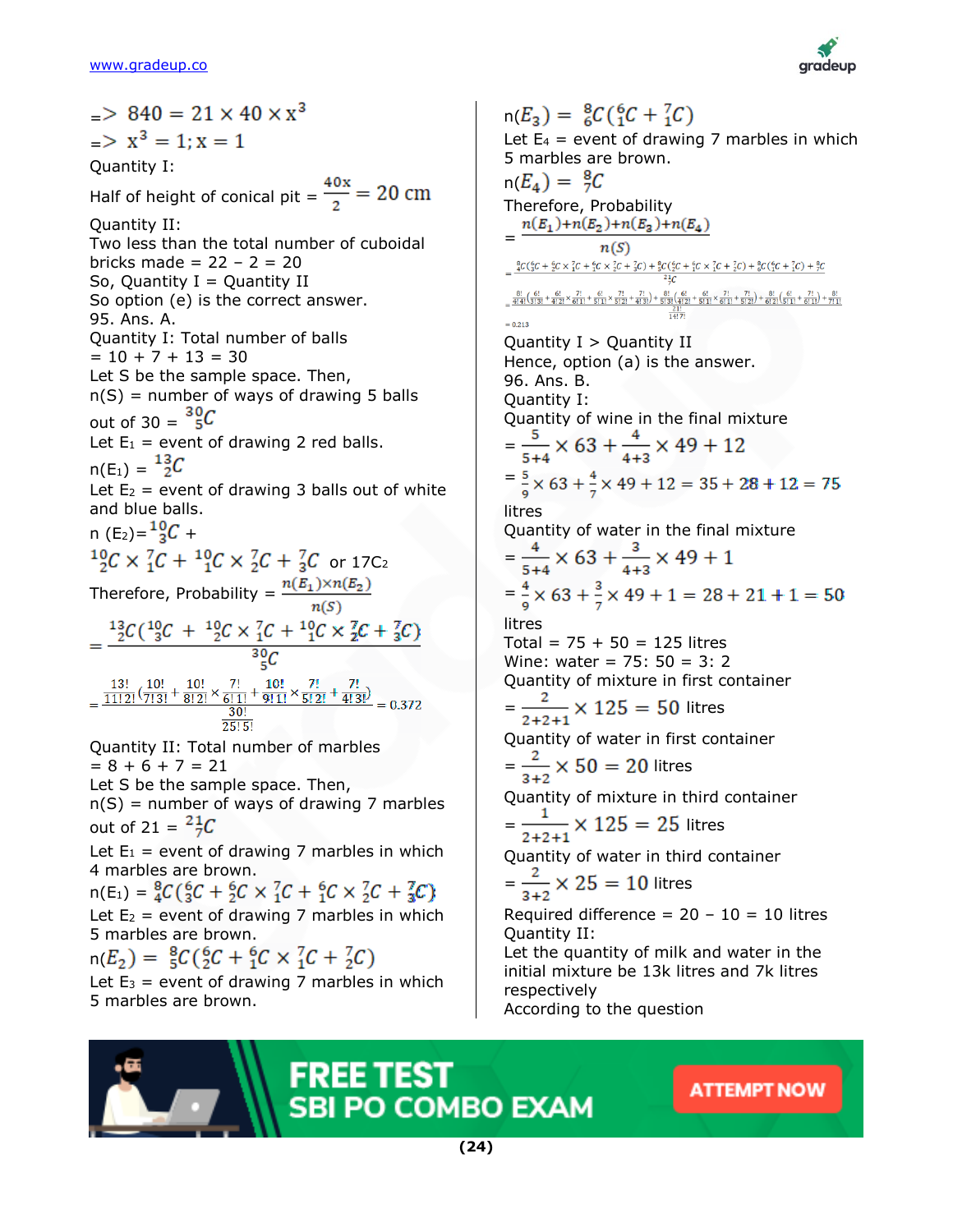

 $=\frac{13k+5}{7k+15}=\frac{7}{5}$  $= 5 \times (13k + 5) = 7 \times (7k + 15)$  $= 65k + 25 = 49k + 105$  $= 65k - 49k = 105 - 25$  $= 16k = 80$ :  $k = 5$ Quantity of milk in the initial mixture  $= 13k$  $= 13 \times 5 = 65$  litres Quantity of water in the initial mixture  $= 7k$  $= 7 \times 5 = 35$  litres Quantity of milk in the new mixture =  $65 + 5$ = 70 litres Quantity of water in the new mixture =  $35 +$ 15 = 50 litres Total =  $70 + 50 = 120$  litres Milk: water = 70: 50 = 7: 5 Remaining mixture =  $\frac{50}{100} \times 120 = 60$  litres Quantity of milk in the final mixture  $=\frac{7}{7+5} \times 60 + 10 = 45$  litres Quantity of water in the final mixture  $=\frac{5}{7+5} \times 60 + 8 = 33$  litres Required difference =  $45 - 33 = 12$  litres Therefore, Quantity  $I <$  Quantity II So option (b) is the correct answer. 97. Ans. A. **Quantity I:** Total number of workers  $= 42$ Number of male workers =  $\frac{13}{21} \times 42 = 26$ Number of female workers =  $42 - 26 = 16$ So,  $65 \times 42 = 26 \times 72 + 16 \times x$ So,  $2730 = 1872 + 16x$ So,  $16x = 858$ So,  $x = 53.625$ So, the value of  $x = 53.625$  kg **Quantity II:**  $25x = 24 \times (x - 2) + 100$  $25x = 24x - 48 + 100$  $x = 52$ So, the value of 'x' is 52 kg Therefore, Quantity  $I >$  Quantity II So option (a) is the correct answer.

98. Ans. C. Number of laptops sold at some profit in  $2012 = 9600 + 320 + 64 = 9984$ Number of laptops sold at loss in 2012 =  $1920 + 480 + 16 = 2416$  $Ratio = 9984: 2416 = 4.13$ Number of laptops sold at some profit in  $2013 = 10920 + 1560 + 320 = 12800$ Number of laptops sold at loss in 2013 =  $2240 + 840 + 120 = 3200$  $Ratio = 12800: 3200 = 4$ Number of laptops sold at some profit in  $2014 = 12750 + 3750 + 900 = 17400$ Number of laptops sold at loss in 2014 =  $3060 + 1190 + 350 = 4600$ Ratio = 17400: 4600 = 3.78 Number of laptops sold at some profit in  $2015 = 22560$ Number of laptops sold at loss in 2015 = 5440  $Ratio = 22560: 5440 = 4.15$ Number of laptops sold at some profit in 2016 = 27500 Number of laptops sold at loss in 2016 = 5500 Ratio = 27500: 5500 = 5 Therefore, the ratio of number of laptops sold at some profit to the ratio of number of laptops sold at loss by the two companies together, was minimum in 2014 So option (c) is the correct answer. 99. Ans. D. The revenue of GM in 2012 = 11250  $*$  $(9600*1.2+1920*0.8+480*0.5)$  = Rs. 149580000 The revenue of GM in 2013 = 11900  $*$  $(10920 * 1.2 + 2240 * 0.8 + 840 * 0.5) =$ Rs. 182260400 The revenue of GM in 2014 = 12700  $*$  $(12750 * 1.2 + 3060 * 0.8 + 1190 * 0.5) =$ Rs. 232956100 The revenue of GM in 2015 = 13700  $*$  $(11520 * 1.2 + 3200 * 0.8 + 1280 * 0.5) =$ Rs. 233228800 The revenue of GM in 2016 = 14900  $*$  $(9100*1.2+2860*0.8+1040*0.5)$  = Rs. 204547200 Therefore, the revenue of GM was maximum

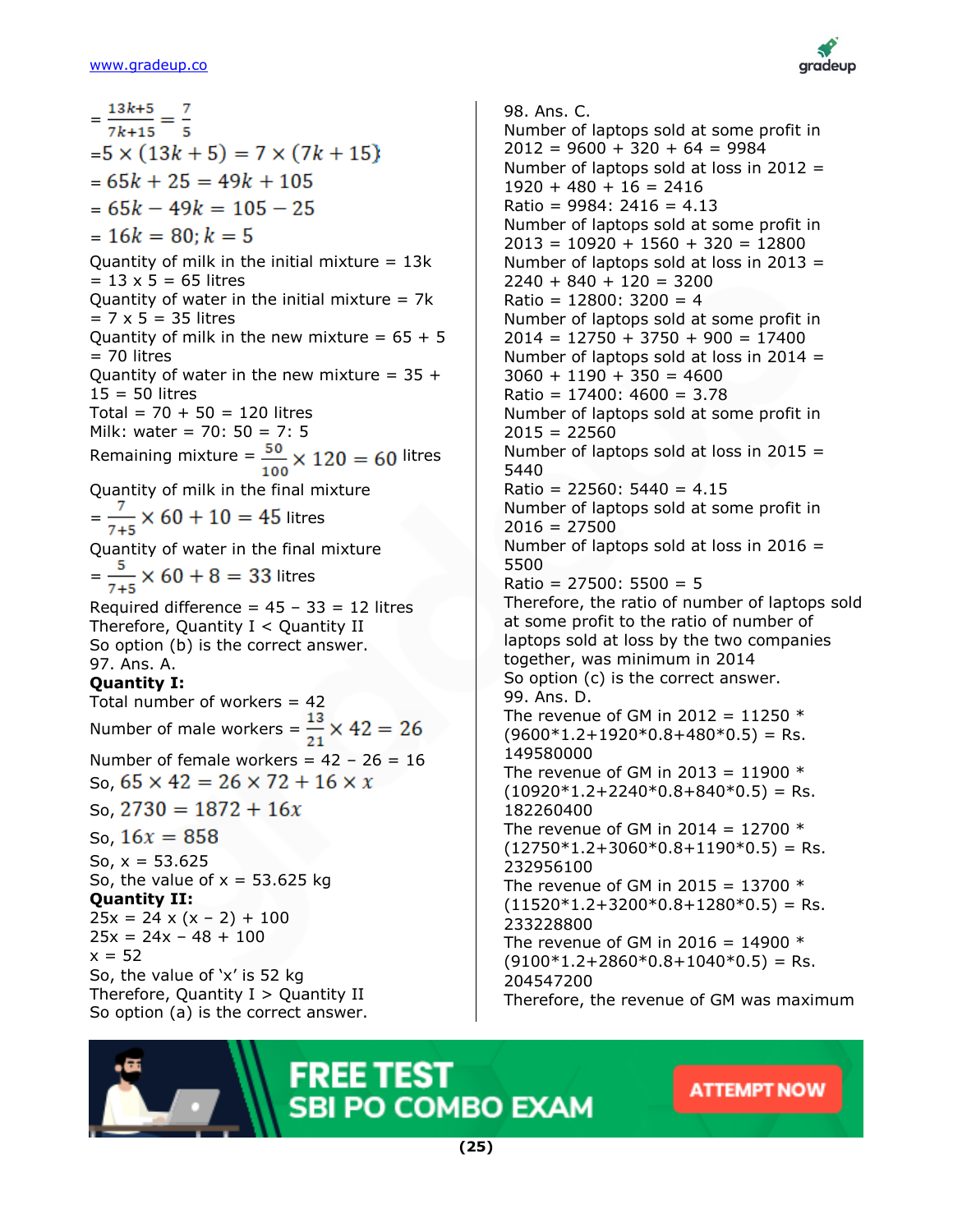

is same. So, Thetotal expense in the year  $2015 = 53.2$  lakhs The other expense in the year  $2015 = 53.2$ – 16 = 37.2 lakhs The average salary of employees in the year  $2017 =$  Rs. 15000 The other expense in the year  $2017 =$ Rs. 47.75 lakhs The number of employees in  $2017 = 80 - 5$  $= 75$ The salary expense in  $2017 = 75*15000$  $= 11.25$  lakhs The total expense in the year  $2017 = 47.75$  $+ 11.25 = 59$  lakhs

| Year | Average salary | Number of | Salary expense | Other expense | Total expense |
|------|----------------|-----------|----------------|---------------|---------------|
|      | of employees   | employees | (In lakhs)     | (In lakhs)    | (In lakhs)    |
|      | (In Rs.)       |           |                |               |               |
| 2015 | 20000          | 80        | 16             | 37.2          | 53.2          |
| 2016 | 24000          | 80        | 19.2           | 34            | 53.2          |
| 2017 | 15000          | 75        | 11.25          | 47.75         | 59            |

The total expense in the year  $2015 = 53.2$ lakhs The total expense in the year  $2017 =$ 59 lakhs Required % =  $(53.2/59)*100 = 90$ %

103. Ans. A.

The total average salary of employees in all the given years together

|  |  |  | $= 20000 + 24000 + 15000 = \text{Rs.}$ 59000 |  |  |  |
|--|--|--|----------------------------------------------|--|--|--|
|--|--|--|----------------------------------------------|--|--|--|

| Year | Average salary | Number of | Salary expense | Other expense | <b>Total expense</b> |
|------|----------------|-----------|----------------|---------------|----------------------|
|      | of employees   | employees | (In lakhs)     | (In lakhs)    | (In lakhs)           |
|      | (In Rs.)       |           |                |               |                      |
| 2015 | 20000          | 80        | 16             | 37.2          | 53.2                 |
| 2016 | 24000          | 80        | 19.2           | 34            | 53.2                 |
| 2017 | 15000          | 75        | 11.25          | 47.75         | 59                   |

#### 104. Ans. A.

The number of employees in the year 2015  $= 80$ 

The number of employees in the year 2017  $= 75$ 

Required difference =  $80 - 75 = 5$ 

| Year | Average salary | Number of | Salary expense | Other expense | <b>Total expense</b> |
|------|----------------|-----------|----------------|---------------|----------------------|
|      | of employees   | employees | (In lakhs)     | (In lakhs)    | (In lakhs)           |
|      | (In Rs.)       |           |                |               |                      |
| 2015 | 20000          | 80        | 16             | 37.2          | 53.2                 |
| 2016 | 24000          | 80        | 19.2           | 34            | 53.2                 |
| 2017 | 15000          | 75        | 11.25          | 47.75         | 59                   |





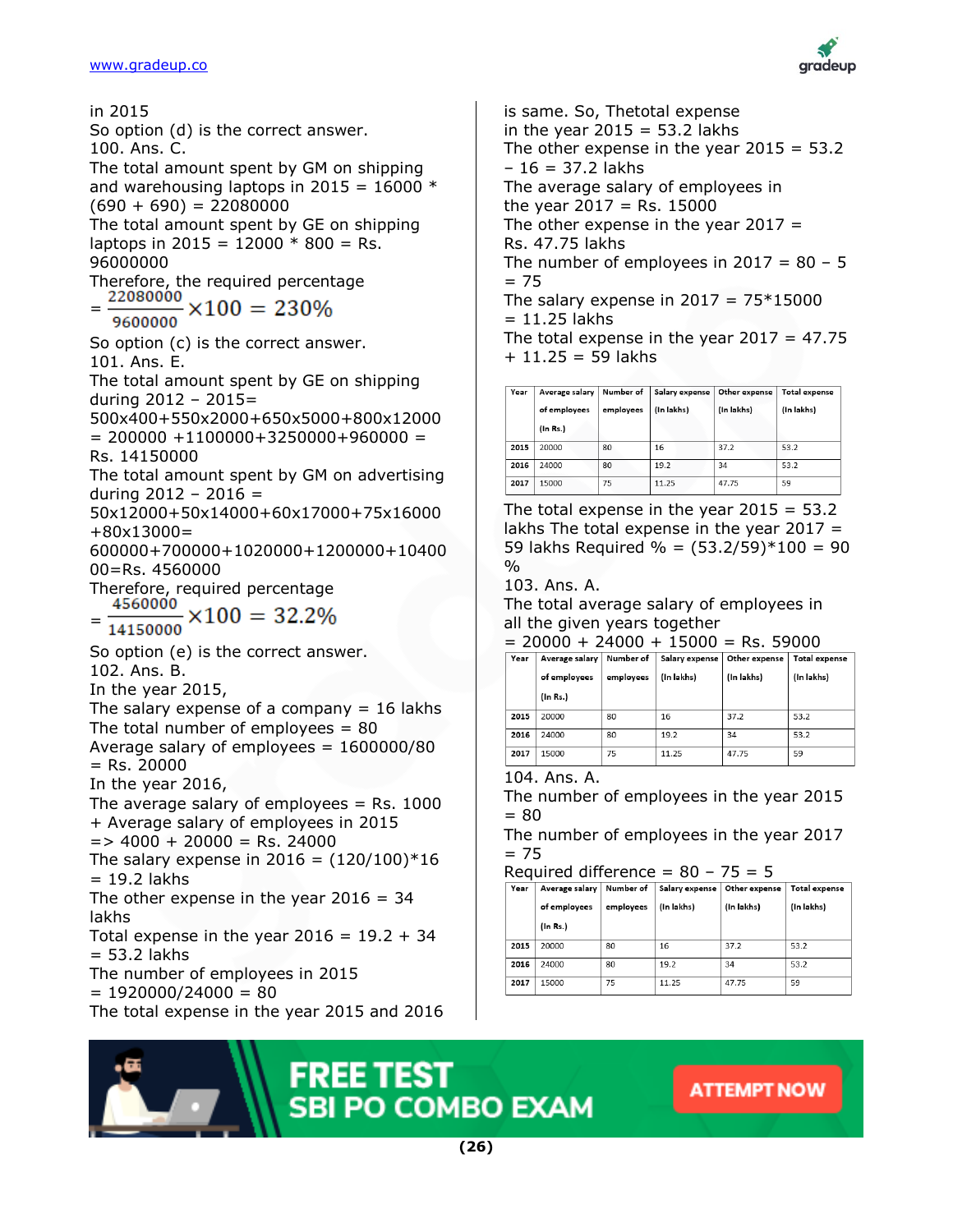

105. Ans. A.

The average salary expense in allthe given years together  $= (37.2 + 34 + 47.75)/3$  $= 118.95/3 = 39.65$  lakhs

| Year | Average salary | Number of | Salary expense | Other expense | Total expense |
|------|----------------|-----------|----------------|---------------|---------------|
|      | of employees   | employees | (In lakhs)     | (In lakhs)    | (In lakhs)    |
|      | (In Rs.)       |           |                |               |               |
| 2015 | 20000          | 80        | 16             | 37.2          | 53.2          |
| 2016 | 24000          | 80        | 19.2           | 34            | 53.2          |
| 2017 | 15000          | 75        | 11.25          | 47.75         | 59            |

#### 106. Ans. B.

Total hours required to build 100 small cars by male workers of factory B –

⇒ 100  $*$  5  $*$  125% = 625 hours {multiplied by 125% since male workers of factory B are 80% as efficient as male workers of factory A; it is equivalent to dividing by 80%} Total man hours available in a day in factory  $B -$ 

 $109 = 90$  hours

Total hours required to build 120 medium cars by male workers of factory B – ⇒ 120  $*$  7  $*$  125% = 1050 hours {multiplied by 125% since male workers of factory B are 80% as efficient as male workers of factory A; it is equivalent to dividing by 80%} Total man hours available in a day in factory  $B -$ 

 $10 * 9 = 90$  hours

Time it will take to finish the small and medium cars batch by male workers –  $(625 + 1050)/90 = 18.61$  days

Total hours required to build 80 big cars by female workers of factory B –

 $\Rightarrow$  80  $*$  8  $*$  91% = 582.4 hours {multiplied by 91% since female workers of factory B are 110% as efficient as female workers of factory A}

Total man hours available in a day in factory  $B -$ 

 $13 * 9 = 117$  hours

Time taken to finish the order of big cars –  $582.4/117 = 4.98$  days Total time taken to finish the order – 18.61 4.98 = 23.59  $\approx$  24 days

107. Ans. D.

Total time available for female workers of factory B after finishing initial order –

18.61 days - 4.98 days = 13.63 days  ${18.61}$ and 4.98 days taken from previous questions, as the female and male workers work on alternate days} Total man hours available to them – 13 women  $*$  9 hours/day  $*$  13.63 days = 117  $* 13.63 = 1594.71$  hours Total time taken by them to make 3 medium cars and 2 big cars – ⇒  $(3 * 7/1.1) + (2 * 8/1.1) = 19.1$  hours +  $14.54$  hours = 33.63 hours Total cars made – 5 \* [(1594.71/33.63)] = 235 cars {here **[]** is the Greatest Integer Function} Since cars have to be made in the ratio 3:2 for medium and big cars respectively. 108. Ans. A. Total small RC cars made by male workers – 100 (from the  $1<sup>st</sup>$  order)  $Wages = 100 * 500 = 50,000$ Total medium RC cars made by male workers  $-120$  (from the 1<sup>st</sup> order)  $Wages = 120 * 750 = 90,000$ Total big RC cars made by male workers–0 Total small RC cars made by female workers–0 Total medium RC cars made by female workers –  $(3/5) * 235 = 141 \text{ cars}$  $Wages = 141 * 750 = 105750$ Total big RC cars made by female workers –  $80 + (235 * 2/5) = 80 + 94 = 174$  $Wages = 174 * 1000 = 174000$ Wage per individual man –  $(90000 + 50000)/10 = 14000$ Wage per individual woman –  $(105750 + 174000)/13 = (279750)/13 =$ 21519.23 Difference – Rs. 7519.23 ≈ Rs. 7520 109. Ans. D. The investment made by A, B and C in the year 2017 are 10000, 20000 and 30000 respectively. Investment of A for the year  $2018 = 10000 \times$  $1.5 =$  Rs. 15000 Investment of B for the year  $2018 = 20000 \times$  $1.2$  = Rs. 24000 Investment of C for the year  $2018 = 30000 \times$ 

**ATTEMPT NOW** 



**(27)**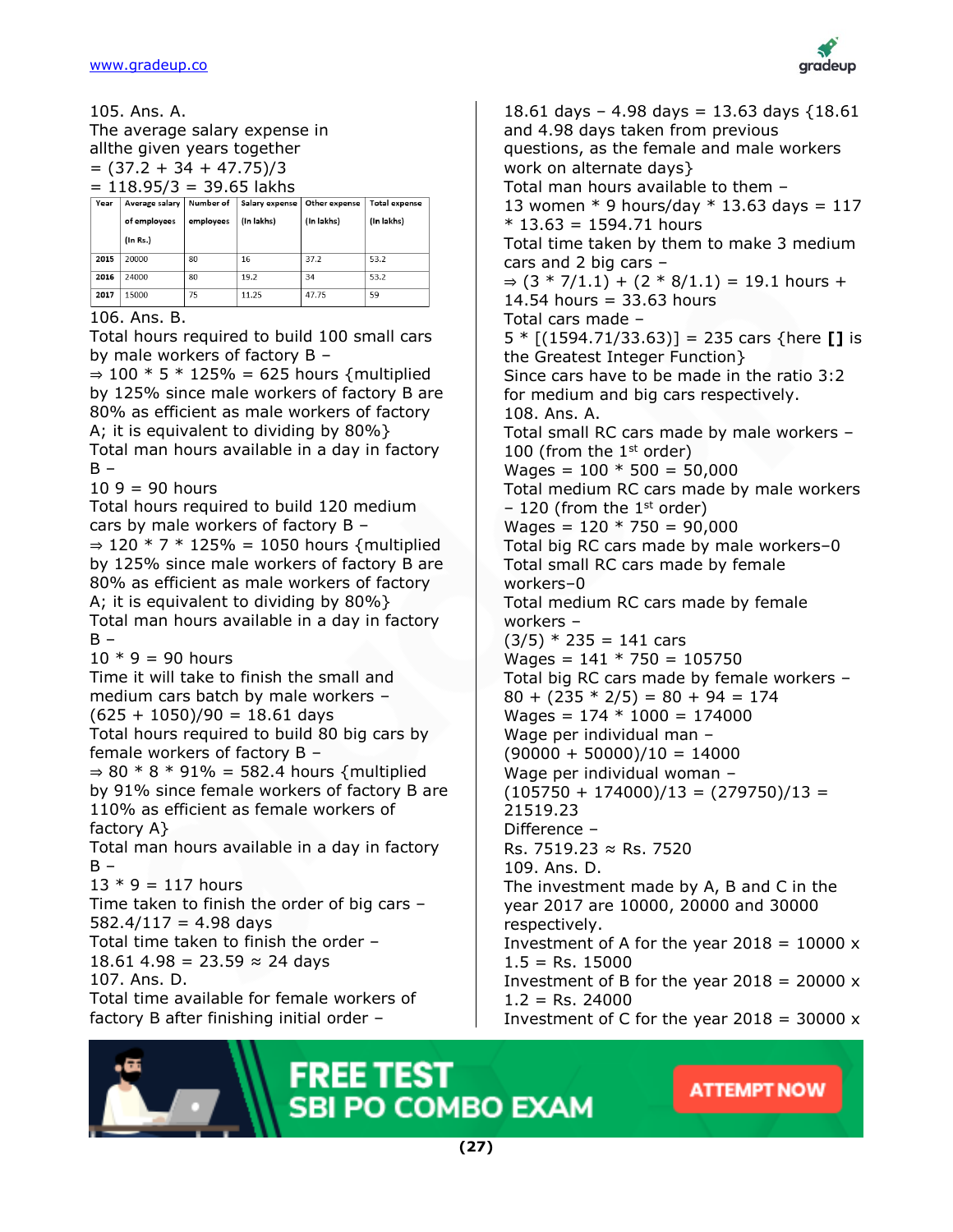

 $1.1$  = Rs. 33000 As, all the three partners invested for the whole year, Ratio of investments =  $(15000 \times 12)$ :  $(24000$ x 12): (33000 x 12) = 15: 24: 33 We know that, A receives Rs. 88500 at the end of the year Let total profit be Rs. P So, share of  $A = 12.5%$  of P  $+\frac{15}{15+24+33} \times (P-12.5\% \text{ of } P) = 88500$ So,  $0.125P + \frac{15}{72} \times 0.875P = 88500$ =  $0.125P + \frac{13.125P}{72} = 88500$  $=\frac{22.125P}{72}=88500$ So,  $P = \frac{88500 \times 72}{22.125} = 288000$ Therefore, total profit at the end of the year 2018 is Rs. 288000. So option (d) is the correct answer. 110. Ans. A. The total investment made in the year 2016 is Rs. 65000 and the ratio of amount invested by A, B and C is 5: 6: 2, respectively So, Investment of A for the year 2016  $=\frac{5}{12} \times 65000 =$  Rs. 25000 Investment of B for the year 2016  $=\frac{6}{12} \times 65000 =$  Rs. 30000 Investment of C for the year 2016  $=\frac{2}{13} \times 65000 =$  Rs. 10000 After 4 months A withdraws half of his capital and B withdraws half of his capital after 6 months and C joins after 6 months. Total investments by A =  $25000 \times 4 + 12500$  $x 8 = Rs. 200000$ Total investments by  $B = 30000 \times 6 + 15000$  $x 6 = Rs. 270000$ Total investments by  $C = 10000 \times 6 = \text{Rs}.$ 60000 Ratio of investments for profit sharing = 200000: 270000: 60000 = 20: 27: 6

Also given, The profit earned by C in the year 2016 is 21000 Rs. So, according to the question,  $\frac{6}{53}$  × total profit = 21000 So, total profits =  $\frac{21000\times53}{6}$  = 185500 Therefore, A's profit  $=\frac{20}{52} \times 185500 = \text{Rs.}70000$ B's profit =  $\frac{27}{53}$  × 185500 = Rs. 94500 Therefore, difference of share of A and  $B =$  $Rs. (94500 - 70000) = Rs. 24500$ So option (a) is the correct answer. 111. Ans. D. Sudha Balakrishnan has been appointed the first-ever Chief Financial Officer (CFO) of the Reserve Bank of India (RBI) for a period of three years. She will be responsible for the central bank's budgetary process and its financial activities and performance. 112. Ans. D. In the Union Budget 2018-19, on the lines of ''Operation Flood'' a new Scheme ''Operation Greens'' was announced with an outlay of **Rs 500 Crore**. **Note**: ● The main objective of the scheme is to **address the challenge of price volatility** of perishable commodities like tomato, onion, and potato with the **satisfaction of both the farmers & consumers**. 113. Ans. A. \* Finance minister Piyush Goyal said that government has accepted a report submitted by a committee of bankers led by Punjab National Bank chairman Sunil Mehta. \* The committee has recommended a fivepronged strategy -- Project 'Sashakt'. \* 'SASHAKT' stands for strengthening and the whole objective was to strengthen the credit capacity, credit culture and portfolio of public

**ATTEMPT NOW** 



sector banks.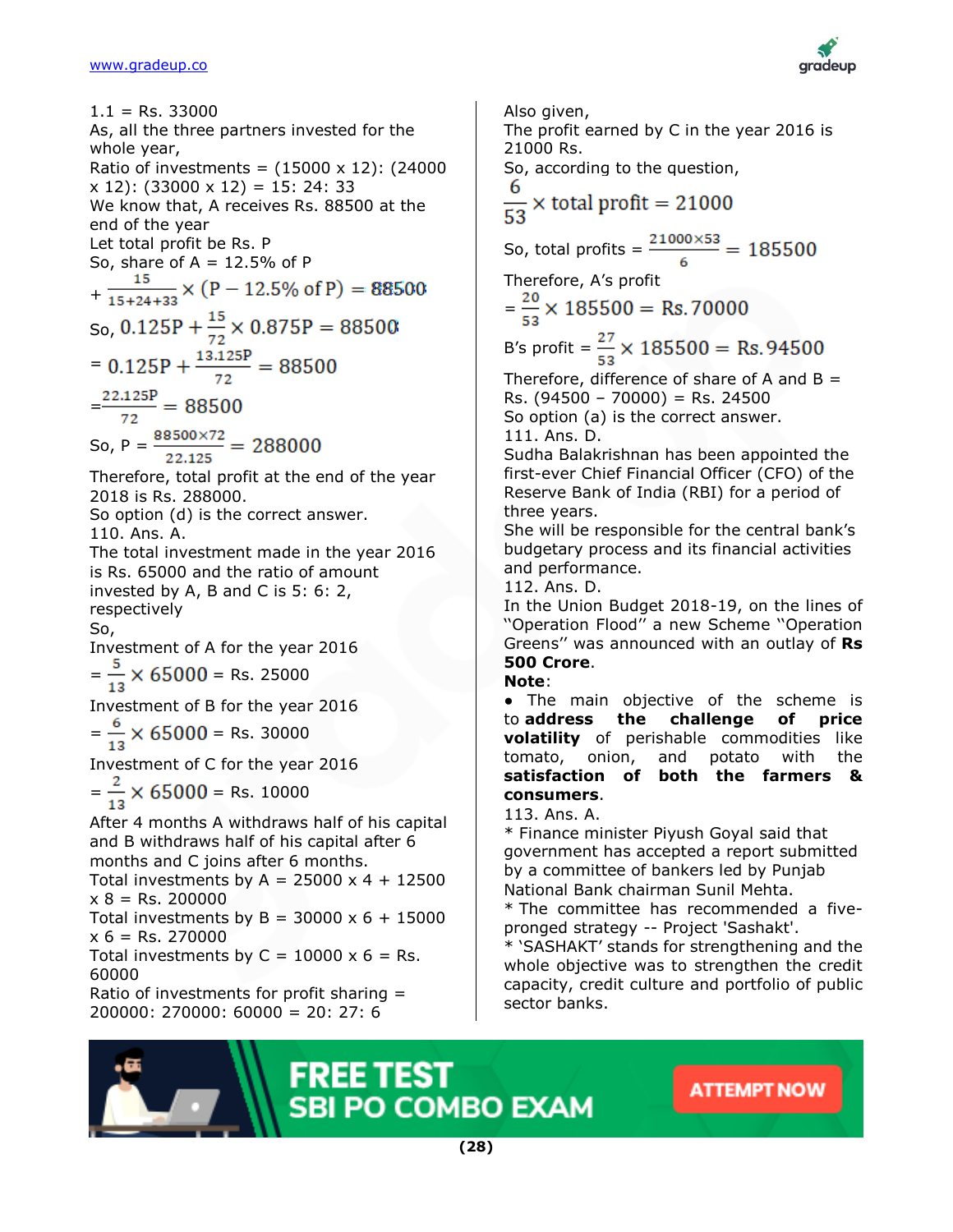

114. Ans. B.

The Union Finance Minister Arun Jaitley has recently launched SBI's unified integrated app 'YONO' (You Only Need One). 'YONO' is the first digital banking platform which offers customized products to customers. SBI has tied up with 60 e-commerce players to provide more facility other than banking services.

115. Ans. B.

Former Chief of the Naval Staff Admiral Jayant Ganpat Nadkarni passed away in Mumbai, Maharashtra.

He was the 14th chief of the Indian Navy from December 1987 to November 1990.

116. Ans. A.

**ICICI Bank** has launched a cross-border remittance facility that can be used by **NRIs** for sending money to their friends and family in India through social media like WhatsApp and e-mail.

Christened **'Social Pay'**, a sender needs to register on the remittance service application **Money 2 India** to transfer money to someone in India.

117. Ans. E.

The union government has set up a 13 member committee headed by Ravindra H Dholakia (retired professor of IIM Ahmedabad) to upgrade the norms for computation of economic data at states and districts level in the backdrop of plans to revise the base year for National Accounts or GDP calculation.

118. Ans. C.

The famous annual Meghalaya Annual Cultural Festival, "Behdienkhlam-2018" at the small peripheral town of Jowai, Meghalaya.

"Khlam" means plague (or pestilence) and 'beh dien' means to drive away with sticks. 119. Ans. B.

Union minister of chemicals and Fertilisers Ananth Kumar has announced that the country's first e-waste recycling unit will come up in Bengaluru, Karnataka.

120. Ans. B.

The tri-service joint military exercise Indra Exercise 2018 was conducted between India and Russia.

121. Ans. B.

NITI Aayog will conduct Global Mobility Summit 2018 on electrical vehicle job growth in September 2018 in New Delhi.

122. Ans. B.

Singapore-government owned investment firm, Temasek, has picked 5 percent stake in AU Small Finance Bank for Rs 1000 crore. 123. Ans. C.

Small Finance Banks (SFBs) will be required to extend 75% of their adjusted net bank credit (ANBC) for Priority Sector Lending.

124. Ans. D.

NSFR stands for - Net Stable Funding Ratio \* It is defined as the amount of available

stable funding (ASF) relative to the amount of required stable funding (RSF).

\* It promotes resilience over a longer-term time horizon by requiring banks to fund their activities with more stable sources of funding on an ongoing basis.

\* The above ratio should be equal to at least 100 percent on an ongoing basis.

125. Ans. C.

India asserted their supremacy in Kabaddi yet again as they annihilated Iran 44-26 in the Dubai Kabaddi Masters final at the Al Wasl Sports Club, Dubai.

126. Ans. C.

Andres Iniesta (Football Player) who recently retired from football belongs to Spain.

127. Ans. D.

The number of regional rural banks (RRBs) identified for listing on stock exchanges in line with the Union Budget 2018-19 is 4.

128. Ans. A.

USA has emerged as the export destination of India.

The US has emerged as the top export destination for India, with USD 47.9 billion worth of shipments last fiscal, followed by UAE and Hong Kong, as per the commerce ministry data.

"USA was India's top export market during April-March 2018 with exports reaching USD 47.9 billion, followed by UAE (USD 28.1 billion) and Hong Kong (USD 14.7 billion)," the department of commerce said.

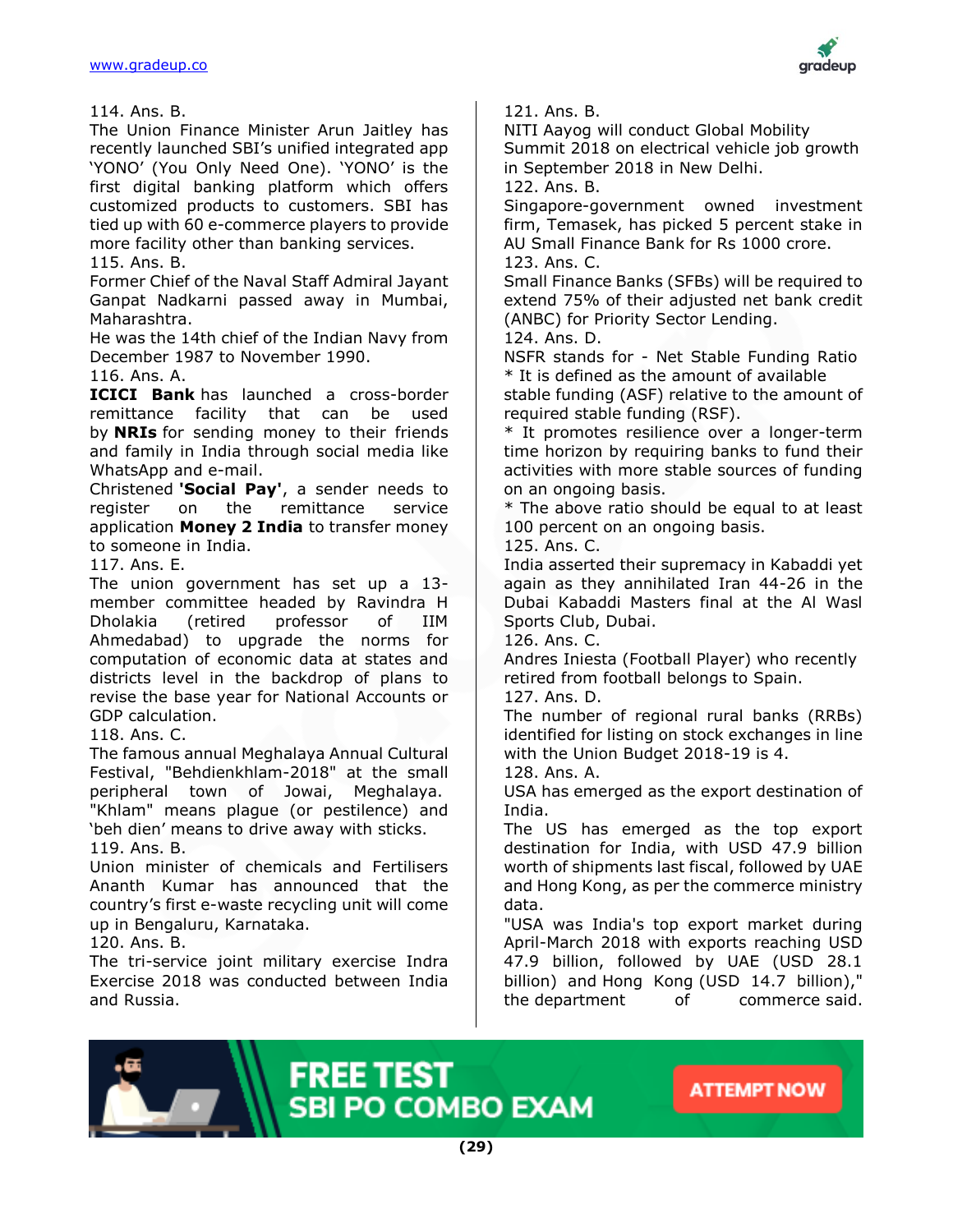

The other key destinations include China, Singapore, UK, Germany,

Bangladesh, Vietnam and Nepal.

129. Ans. D.

- Amangarh Tiger Reserve is located in Amangarh in **Bijnor district in the state of Uttar Pradesh.**
- It is a Tiger Reserve under Project Tiger.
- It is home to tigers, elephants and a wide variety of other wild animals.

130. Ans. D.

Asteroid Day is observed on 30th June, 2018. 131. Ans. C.

Numaligarh Refinery Plant is in Assam. 132. Ans. A.

Noted artist Anjolie Ela Menon had received the National Kalidas Samman in Delhi for visual arts from Madhya Pradesh.

133. Ans. C.

Swadhaar FinServe Pvt Ltd fully acquired by RBL Bank.

134. Ans. D.

HDI stands for Human Development Index.

Here, H stands for Human.

135. Ans. A.

Rupees 5000 crores approve for dedicated micro irrigation fund.

The government approved a dedicated Rs 5,000 crore fund to bring more land area under micro-irrigation as part of its objective to boost agriculture production and farmers income.

The fund has been set up under NABARD, which will provide this amount to States on concessional rate of interest to promote micro-irrigation, which currently has a coverage of only 10 million hectares as against the potential of 70 million hectares. 136. Ans. D.

The World Bank South Asia Economic Focus report for Spring 2018 titled 'Jobless Growth, India must grow at 18%

137. Ans. B.

Payments Bank cannot accept NRI deposits. 138. Ans. D.

The RBI is set to roll out a coin of Rs 350 denomination to mark the 350th Birth Anniversary of Guru Gobind Singh Ji. 139. Ans. C.

The new telecom policy aims to attract \$100 billion investments in the digital communications sector by 2022. 140. Ans. C. RRBs has to maintain the minimum prescribed Capital to Risk Weighted Assets Ratio (CRAR) of 9%. 141. Ans. B. Commerce Min approves 15 projects for infrastructure under TIES. TIES is Trade Infrastructure for Export Scheme. Here, TIES is related to export. 142. Ans. E. The Motif of Rs. 50 bank notes is Hampi with Chariot. 143. Ans. B. Paramparagat Krishi Vikas Yojana is related to Organic farming. 144. Ans. C. According to the Socio-Economic Survey, 4% of Indian houses have mechanised tractors. 145. Ans. D. Bank of China has received a license from the Reserve Bank of India (RBI) in July 2018 to launch operations in India. The Reserve Bank of India has issued license to the Bank of China to start its business in India. The 106-year-old bank is now set to open a branch in Mumbai – its first in India. The BoC, which came into existence in 1912, is going to be the second bank of China to open branch in India. The Industrial and Commercial Bank of China already has a branch in Mumbai. 146. Ans. B. Under Insolvency and Bankruptcy Code, 2016, 90 days of the deadline is given after completion of 180 days to a company.

147. Ans. C.

tal Pension Yojana (APY) was launched in May 2015 and current number of subscriber stands at 1.10 crore.

148. Ans. A.

Dynamic fuel pricing of petrol and diesel is done on Daily Basis.

149. Ans. A.

Bharat QR code is developed by National Payments Corporation of India (NPCI). BharatQR, developed by NPCI, Mastercard, and Visa, is an integrated payment system in